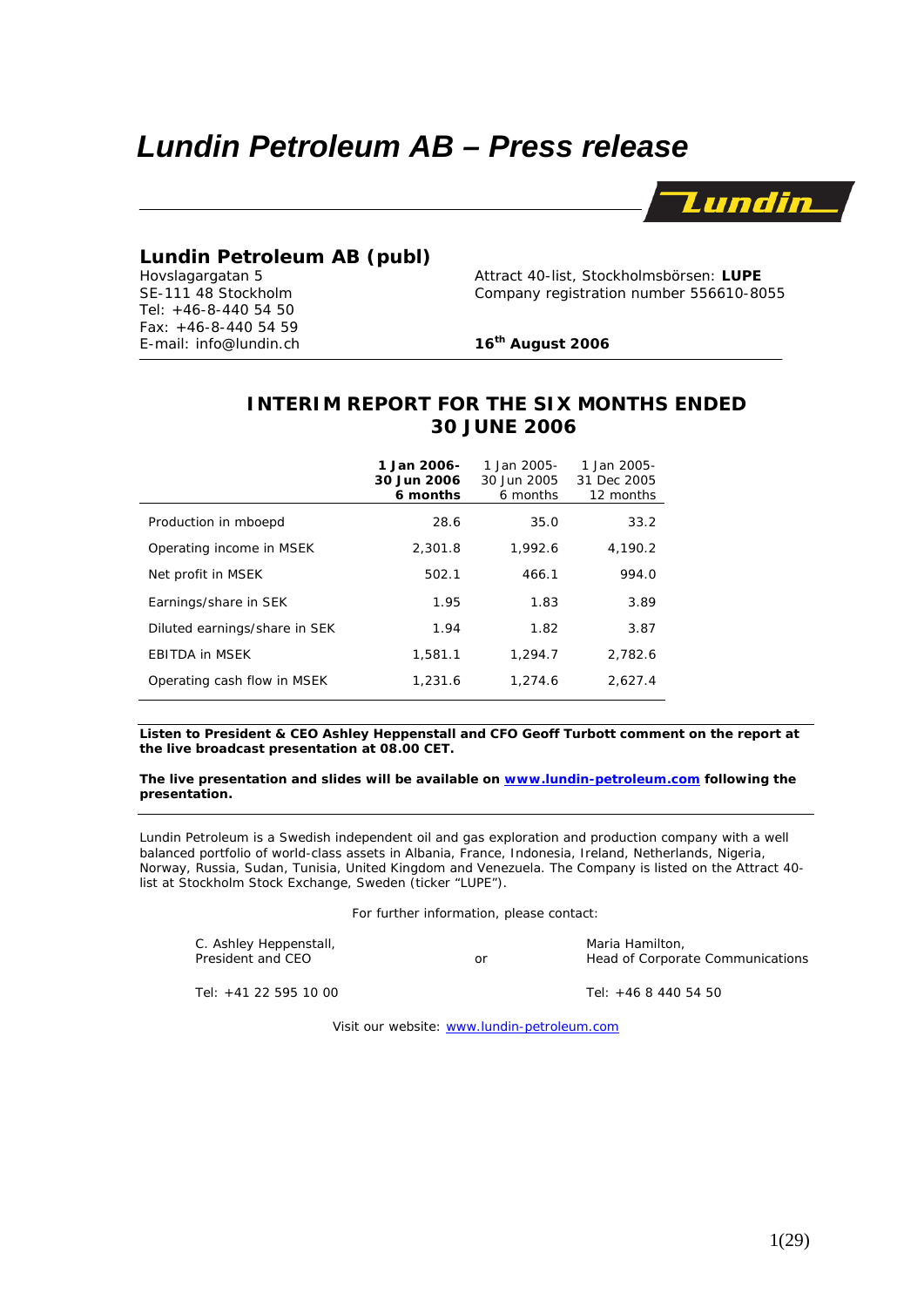#### **Dear Fellow Shareholders,**

Lundin Petroleum's financial performance in the second quarter of 2006 was adversely affected by facility related problems which impacted United Kingdom production. Nevertheless, due to continued strong world oil prices, the profitability of the Company increased as compared to 2005. I continue to remain confident that our development projects in Tunisia and Norway which are progressing satisfactorily will deliver long term increases to production rates which will ensure continued growth for our Company. The acquisition of Valkyries Petroleum Corporation creates a new core area for Lundin Petroleum in Russia which has additional growth prospects from the existing asset base and from acquisitions.

#### **Financial Performance**

During the first half of 2006 Lundin Petroleum generated a net profit after taxes of MSEK 502.1 (MUSD 66.2) representing an 8 per cent increase as compared to the same period last year. Operating cash flow for the period was MSEK 1,231.6 (MUSD 162.3) and earnings before interest, tax and depreciation (EBITDA) was MSEK 1,581.1 (MUSD 208.4). The profitability was negatively impacted by a net deferred tax charge of MSEK 106.7 resulting from a deferred tax charge of MSEK 216.2 for the change in tax rate in the United Kingdom offset by a deferred tax benefit of MSEK 109.5 for past costs on the Oudna field in Tunisia.

#### **Financial Forecast**

As a result of the reduced production forecasts explained below and higher taxes partially offset by higher oil prices, we now forecast a 2006 profit after taxes of MSEK 975 (MUSD 130) using a Brent oil price of USD 65.00 per barrel for the remainder of 2006. The previous forecast was a net profit of MSEK 1,320 (MUSD 170) using a Brent oil price of USD 55.00 per barrel.

#### **Production**

Production during the first half of 2006 was 28,600 boepd. As a result of the United Kingdom production shortfalls and the loss of Venezuelan production, we have revised our 2006 production forecast downwards to between 29,000 and 30,000 boepd, excluding the Russian production from the Valkyries acquisition.

The production shortfalls in the United Kingdom have been a result of the compounding effect of various facilities related issues particularly in the second quarter of 2006. We have closely investigated the circumstances associated with the equipment failures and whilst such failures can continue to be expected on old production platforms, we have to accept an element of responsibility in ensuring that the likelihood of such occurrences are better incorporated into our production forecasts. We continue to invest heavily in maintaining and replacing old equipment on these production facilities as highlighted by our recent commitment to redevelop the Thistle Field, offshore United Kingdom where we believe there is significant additional reserve potential. I am confident that our United Kingdom management team and our operating partner Petrofac have the ability to optimise the efficiency of our production facilities thereby realising the full upside reserve potential of the Thistle and Heather areas is fully exploited. It is important to note that the production shortfalls have only deferred the recovery of the oil in the ground and will therefore not impact our recoverable reserves.

Production performance was also negatively impacted by the loss of production in the second quarter from Venezuela. Despite this being in part an accounting issue and having received an extension to the term of the Venezuelan license, it is a disturbing trend that Governments are seeking to increase state revenue by amending fiscal terms. Fiscal stability is a key factor when investment dollars are being allocated and such unilateral actions by host governments do have severe negative impact on foreign investment in general.

Finally, start-up from the Oudna Field offshore Tunisia coupled with the acquired Russian assets is forecast to increase production to above 40,000 boepd by the end of 2006. This will further increase to greater than 50,000 boepd by end 2007 following the production start-up from the Alvheim Field offshore Norway.

#### **Development**

Our development projects in Tunisia and Norway are progressing well and are forecast to increase Lundin Petroleum's production to over 50,000 boepd by end 2007.

The Oudna project, offshore Tunisia, is close to first production. The development wells have been successfully drilled during the first half of the year and the recertification and modification work to the Ikdam FPSO has been substantially completed in Malta dry-docks. The final offshore installation and hookup is expected to be completed prior to first production in September 2006.

Development drilling on the Alvheim project is progressing well and initial reservoir feedback is positive. Offshore installation and Alvheim FPSO work continues to ensure production start-up will be achieved by the end of first quarter 2007. Good progress is also being achieved with the Volund development plan to be submitted this year and which will provide further increased future Norwegian production.

#### **Exploration**

Lundin Petroleum remains fully committed to increasing reserves through a proactive exploration investment strategy. Our exploration budget in 2006 is in excess of MUSD 100.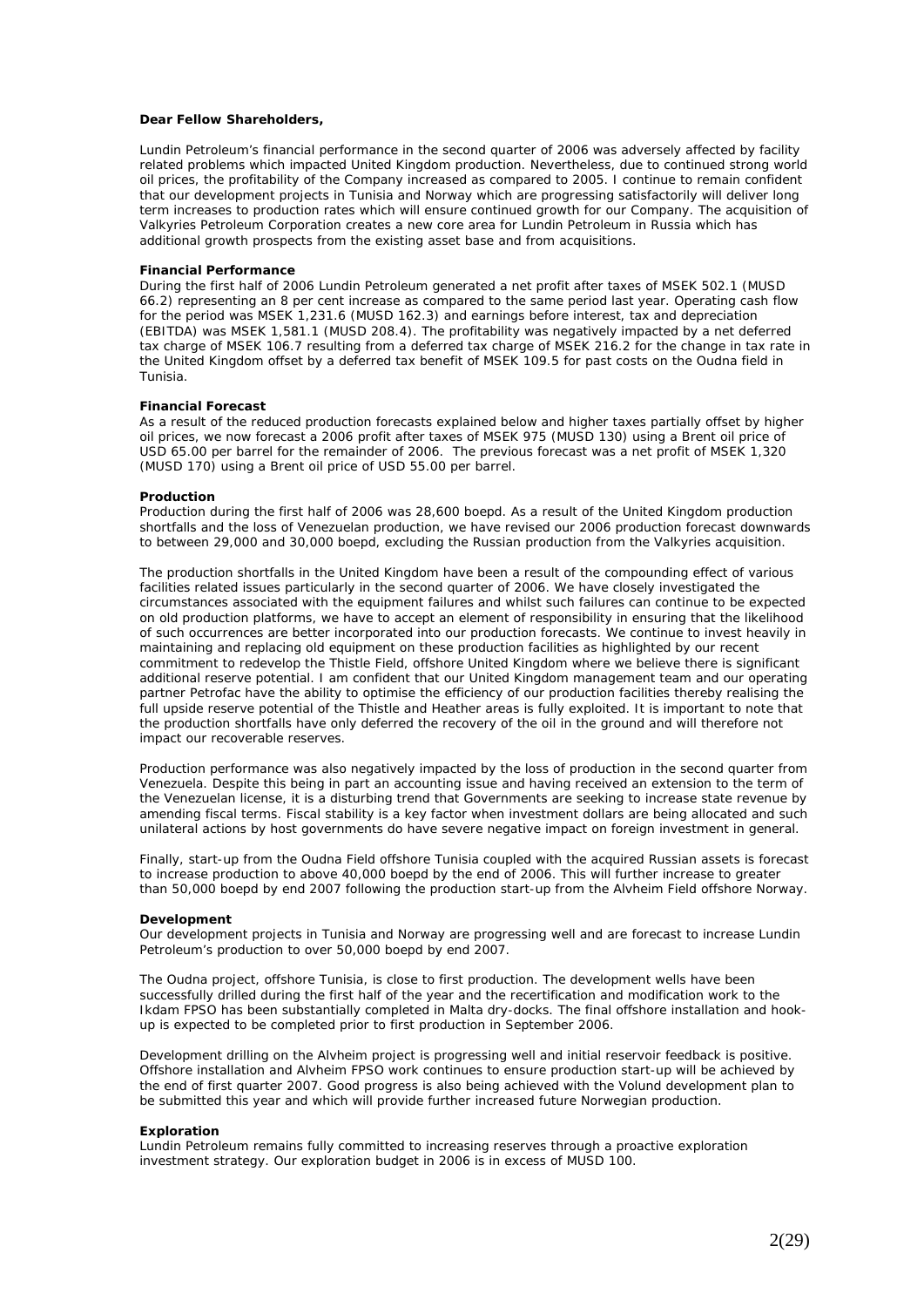Despite the delays to the Sudan drilling programme until 2007 and disappointing results elsewhere, we still have a lot of activity left in the remaining months of 2006 with exploratory wells planned in Ireland, Norway, Indonesia and Russia. The Russian exploration well, to be spudded in September 2006 on the Lagansky Block in the Caspian Sea, is a world class exploration prospect with major reserves potential.

The delays to the Sudan drilling programme are disappointing. However, seismic acquisition is ongoing and the logistical preparations for the drilling campaign are progressing to ensure drilling commences in 2007.

#### **Russia**

During the second quarter, we announced the acquisition of Valkyries Petroleum Corporation, a Canadian public company with exploration, development and production operations in Russia. I am very pleased that the acquisition was successfully completed in July 2006. Valkyries' management, who will remain with Lundin Petroleum, have been successful in building a portfolio of assets in Russia over recent years. Our vision is to build upon this platform using Lundin Petroleum's technical and financial capabilities to complement the existing team with a view to ultimately deliver a material Russian business unit. This will be achieved through exploration, development of existing assets and future acquisitions. The transaction will have little initial impact upon the profitability and cash flow of Lundin Petroleum but will be earnings per share dilutive due to the new shares issued. However, in the long term we believe the deal will add value to Lundin Petroleum shareholders particularly in the form of reserves growth.

Russia is number one as measured by world oil and gas equivalent production and reserves. It is also strategically placed in respect of its proximity to Europe and China which will become more reliant in future years upon Russian oil and gas to meet its energy needs. We believe there is significant opportunity in the Russian market for independents such as Lundin Petroleum to increase reserves and production through proactive investment.

#### **Oil Markets**

World oil prices are at record highs. As we have previously highlighted, oil demand remains strong particularly from the developing world and Lundin Petroleum is not the only company with supply shortfalls as the oil industry struggles to meet production targets. The recent political developments in the Middle East are cause for concern especially in view of the limited spare production capacity available in the world to meet potential supply disruptions.

We remain very focused on increasing shareholder value through reserves and production additions. We are currently achieving this objective through organic growth and acquisitions and we have strong financial flexibility to take advantage of further acquisition opportunities which we continue to proactively seek.

Best regards

C. Ashley Heppenstall President & CEO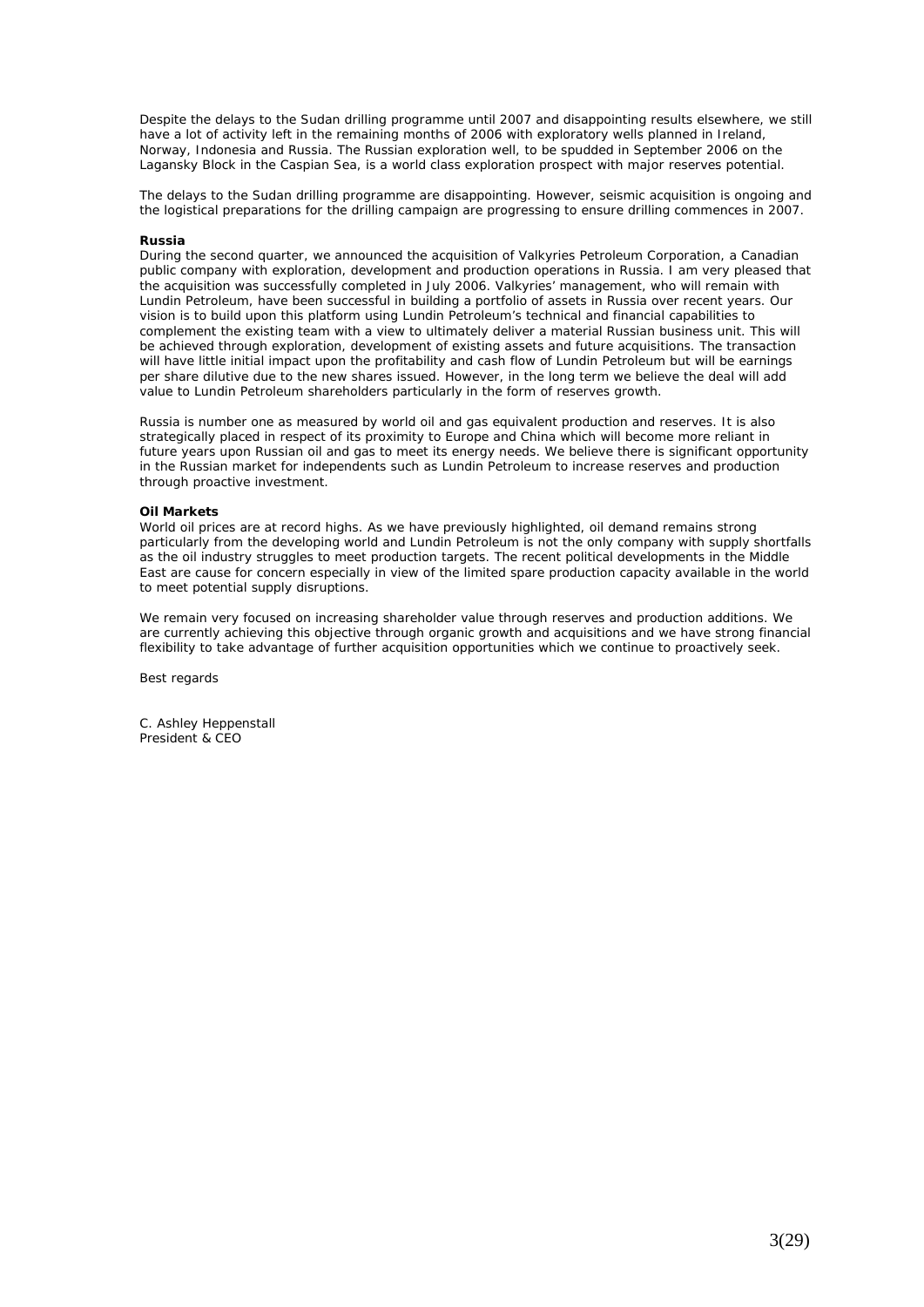#### **OPERATIONS**

#### **United Kingdom**

The net production to Lundin Petroleum in the first half of 2006 was 18,000 boepd representing over 60% of the total production for the Group.

Net production from the Broom Field (Lundin Petroleum working interest (WI) 55%) averaged 11,700 boepd during the period. Production was below expectations particularly in the second quarter due to limitations on water injection capacity, the temporary shut-in of one production well and the underperformance of the North Terrace production well. The limitations on water injection capacity due to pump availability were compounded by the loss of seawater injection capacity due to facility failures which resulted in an extended period of no water injection into the Broom reservoir during the second quarter. The lack of water injection has resulted in significant pressure depletion in the Broom reservoir which has negatively impacted and will continue to negatively impact production until reservoir pressure has been restored. Water injection has now been fully restored and the Broom Field is currently producing at a stabilised rate albeit below previous forecast levels.

A 3-D seismic acquisition was successfully completed during the first half of 2006 over the Broom, Heather and South West Heather fields. The results of the Broom seismic will be incorporated into a revised reservoir simulation model using actual field production data. Rig capacity has been secured in order to carry out further Broom infill drilling in 2007.

Production from the Heather field (WI 100%) averaged 2,200 bopd during the period. Production continued to be affected by the lack of water injection capacity with essentially all spare water injection being directed to the Broom Field. The project to reinstall the Heather platform rig has been successfully completed. A three well initial drilling programme of infill wells and workovers has commenced and will continue through 2006 and is expected to have a positive impact on Heather production. The drilling programme will also test the potential of the non-producing Heather Triassic reservoir.

Net production from the Thistle Field (WI 99%) averaged 4,100 bopd during the period. Delays were experienced in restoring water injection capacity following the shutdown in 2005 which has had a negative impact on oil production during the period. During the period Lundin Petroleum has commenced a long term investment programme to redevelop the Thistle field. The redevelopment will involve the reinstallation of the Thistle drilling rig in 2007, a 3-D seismic programme on Thistle and significant facilities investment to ensure an extended life for the Thistle platform.

#### **Norway**

Production from the Jotun Field (WI 7%) offshore Norway averaged approximately 900 bopd during the period. The infill drilling programme on Jotun commenced in August 2006 and is forecast to have a positive impact on Jotun production.

The development of the Alvheim Field (WI 15%) offshore Norway continues to progress satisfactorily. Development drilling is ongoing and will continue over the next two years. In tandem the Alvheim FPSO is in Norway undergoing topsides installation and subsea installation is progressing in the field. First production from Alvheim is still anticipated in early 2007 at a forecast net production rate of 12,750 boepd. Ongoing technical studies lead us to believe that material reserve upside potential exists in the Alvheim Field. In addition, the Alvheim drilling programme includes exploration drilling to test further reserve potential in the Alvheim area.

A plan of development for the Volund field (formerly Hansum (WI 35%)) is expected to be submitted to the Norwegian Government in 2006. It is anticipated that Volund will be developed by a subsea tie back to the Alvheim FPSO.

Exploration drilling will take place in Norway later in the year. The Luno prospect in PL338 (WI 50%) is operated by Lundin Petroleum and is planned to spud in the fourth quarter 2006 along with the East Kameleon prospect in the Alvheim area (WI 15%). The exploration well in PL335 (WI 18%) will now be drilled in 2007 due to a revised rig schedule.

#### **France**

In the Paris Basin the 2,700 bopd net production was ahead of expectations for the period. An ongoing programme of workovers and well intervention has yielded positive production results in the Paris Basin. A four well infill drilling programme on the Villeperdue Field (WI 100%) will commence in August 2006. The exploration well Chevigny-1 in the Val des Marais concession (WI 50%) drilled in July 2006 was plugged and abandoned as a dry hole.

In the Aquitaine Basin (WI 50%) the net production was slightly below expectations at 1,100 bopd. The development of the Mimosa field in the Aquitaine Basin has been delayed from late 2006 to 2007.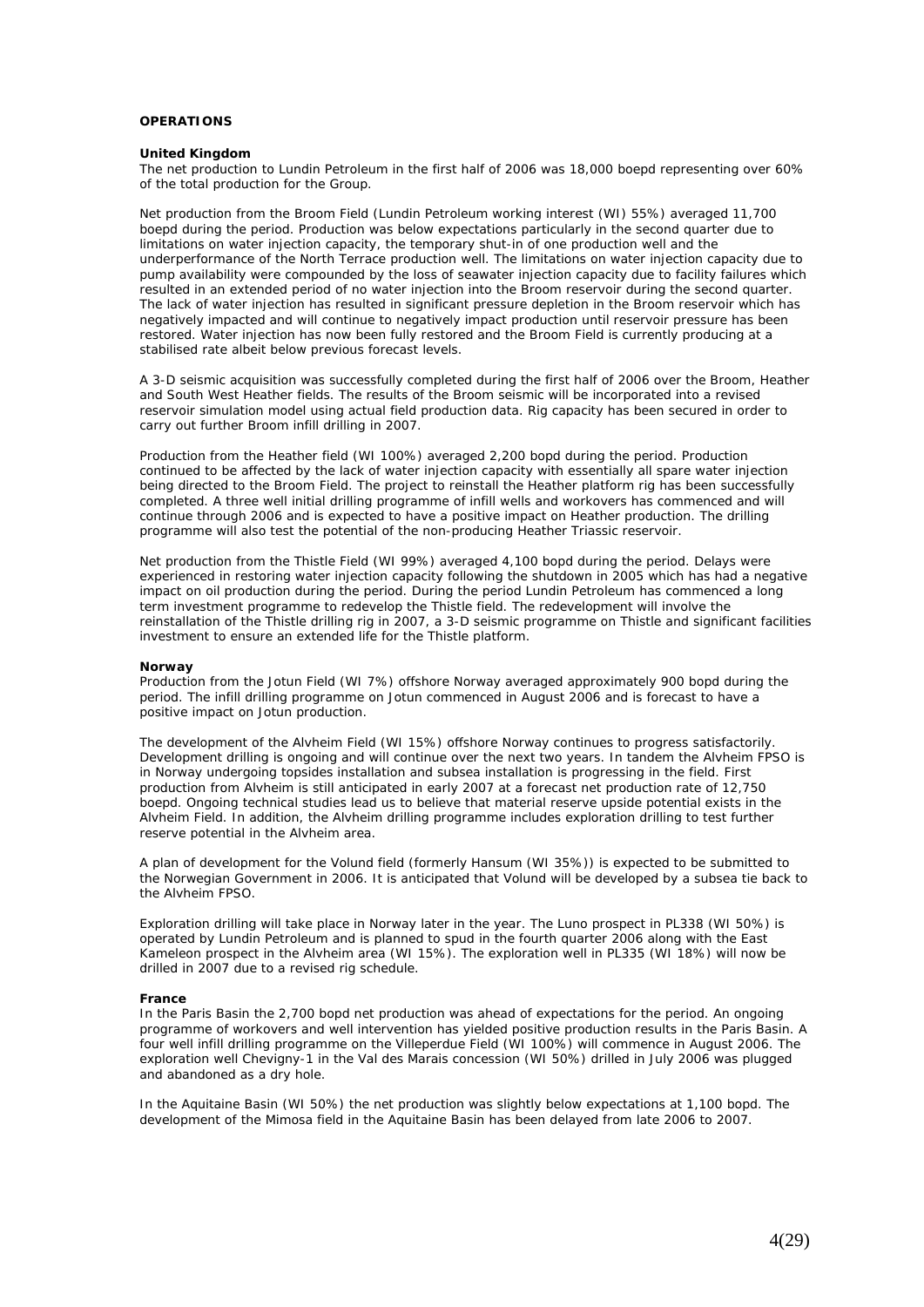#### **Indonesia**

# *Salawati Island and Basin (Papua)*

The net production from Salawati (Salawati Island WI 14.5% and Salawati Basin WI 25.9%) was in line with expectations at 2,300 boepd during the period. The Salawati basin production was positively impacted by successful infill drilling. The development of the TBA field offshore Salawati Island is ongoing with first oil expected in the third quarter of 2006 following the conversion of an FPSO in Singapore. The TBA field will add 1,000 boepd net production to Lundin Petroleum.

#### *Banyumas (Java)*

The Jati-1 exploration well (WI 25%) has been plugged and abandoned as a dry hole.

#### Blora (Java)

It is planned to drill an exploration well Tengis-1 (WI 43.3%) in 2006 and field regulatory approvals are being sought prior to commencement of operations.

#### *Lematang (South Sumatra)*

A plan of development for the Singa gas Field (WI 15.88%) is currently awaiting Indonesian Government approval. A heads of agreement in relation to the sale of gas from the Singa field has been signed with the state gas distribution company PT Persusahaan Negara (PGN) to supply gas to PGN customers in West Java for 10 years starting in 2008. A gas sales agreement with PGN is currently being finalised.

Lundin Petroleum signed an agreement in June 2006 to acquire an additional 10 per cent working interest in the Lematang Block from Serica Energy plc for USD 5 million. Following completion of the transaction which is subject to government approval, Lundin Petroleum will own a 25.88% working interest in the Lematang Block containing the Singa Field.

#### **The Netherlands**

Gas production from the Netherlands for the period averaged 2,400 boepd and was negatively impacted by delays to the development of the L4G which is now onstream.

#### **Tunisia**

Production from the Isis field (WI 40%) was suspended in April 2006 as planned. The average production from the Field during the period from January 1 to suspension was 600 bopd.

The development drilling on the Oudna field (WI 50%) offshore Tunisia has been successfully completed. The re-classification and upgrading work on the Ikdam FPSO in Malta drydocks is nearing completion. The Ikdam FPSO will be shortly redeployed on the Oudna field where production is expected to commence in the third quarter 2006. Initial net production from the Oudna field is forecast at 10,000 boepd.

#### **Venezuela**

In July 2006 an agreement was completed between Lundin Petroleum and its partners and the Venezuelan national oil company Petróleos de Venezuela S.A. (PDVSA) in connection with the conversion of the Colon Unit Operating Services Agreement (WI 12.5%) into a new joint venture company with direct participation by PDVSA. Lundin Petroleum holds a 5% equity interest in the new joint venture company, Baripetrol SA. The new arrangement was effective from 1<sup>st</sup> April 2006 and as such Lundin Petroleum will from this date account for its investment in Venezuela as an equity holding and will not report its share of production. PDVSA has agreed to extend the period for exploration and production on the Colon Block from 2014 to 2025.

The net production from the Colon Block in the first quarter 2006 was 1,800 boepd.

#### **OPERATIONS-EXPLORATION**

#### **Ireland**

Lundin Petroleum operates the Petroleum Exploration Licence N°.1/05 in the Donegal Basin (WI 30%). An offshore exploration well is planned to be spudded in August 2006 on the Inishbeg gas prospect.

#### **Nigeria**

Lundin Petroleum holds a 22.5% net revenue interest in OML 113 offshore Nigeria containing the Aje oil and gas discovery. Technical and commercial studies are ongoing to determine whether further appraisal drilling on the Aje field is warranted and a decision will be made in the fourth quarter of 2006.

#### **Sudan**

A comprehensive peace agreement was signed in Sudan in early 2005 between the Government and the Sudan People's Liberation Army (SPLA). A new Government has been formed containing representatives of the major political factions. In addition a National Petroleum Commission has been formed comprising of the President of Sudan, representatives of the national Government and the Government of Southern Sudan and representatives of the local area where oil activity is taking place. The National Petroleum Commission will oversee petroleum activities in Sudan.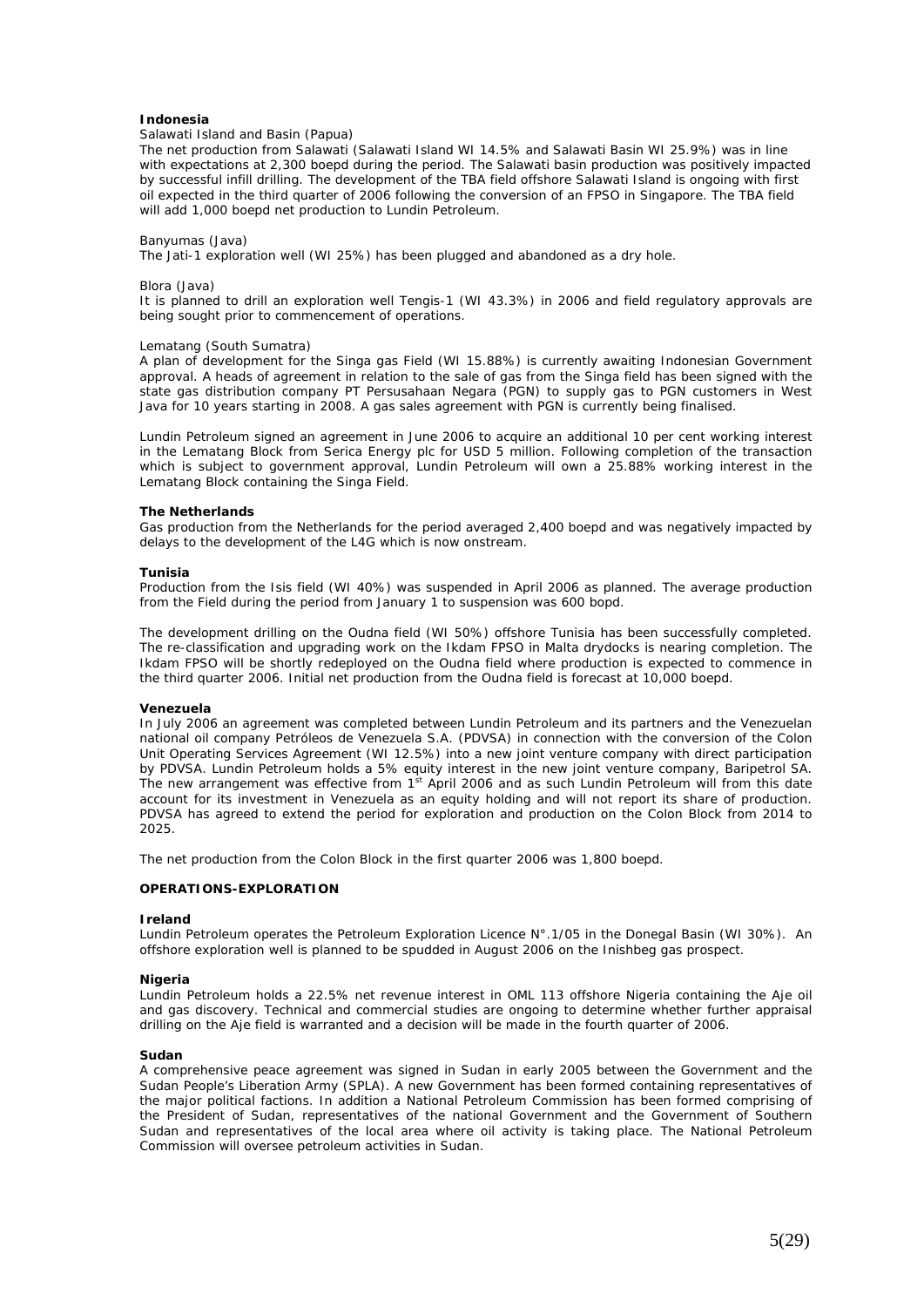The 2-D seismic acquisition is ongoing on Block 5B (WI 24.5%) where it is planned to acquire 1,100 km of new data. Acquisition progress has been slower than anticipated due to logistical issues. In addition it is now likely that the three well exploration programme in Block 5B planned for 2006 will not commence until 2007.The delays to drilling commencement are related to operational logistics but progress has been made in relation to contract awards and construction to allow swamp drilling operations in Block 5B. Commencement of drilling operations in 2007 is, however, still subject to the operating environment in Block 5B remaining stable and secure.

#### **Albania**

A 3D seismic programme has been acquired on the Durresi Block (WI 50%). The seismic data is currently being processed and interpreted with a view to selecting drilling targets and commencing exploration drilling in 2007 subject to rig availability.

#### **South East Asia/ Vietnam**

Lundin Petroleum has in July 2006 opened a new office in Singapore to develop new venture exploration and production opportunities in the South East Asia region. In August 2006 Lundin Petroleum was conditionally awarded a 33.33% working interest in Block 06/94 in the Nam Con Son Basin, offshore Vietnam. The deal is subject to the execution of a Production Sharing Contract with PetroVietnam.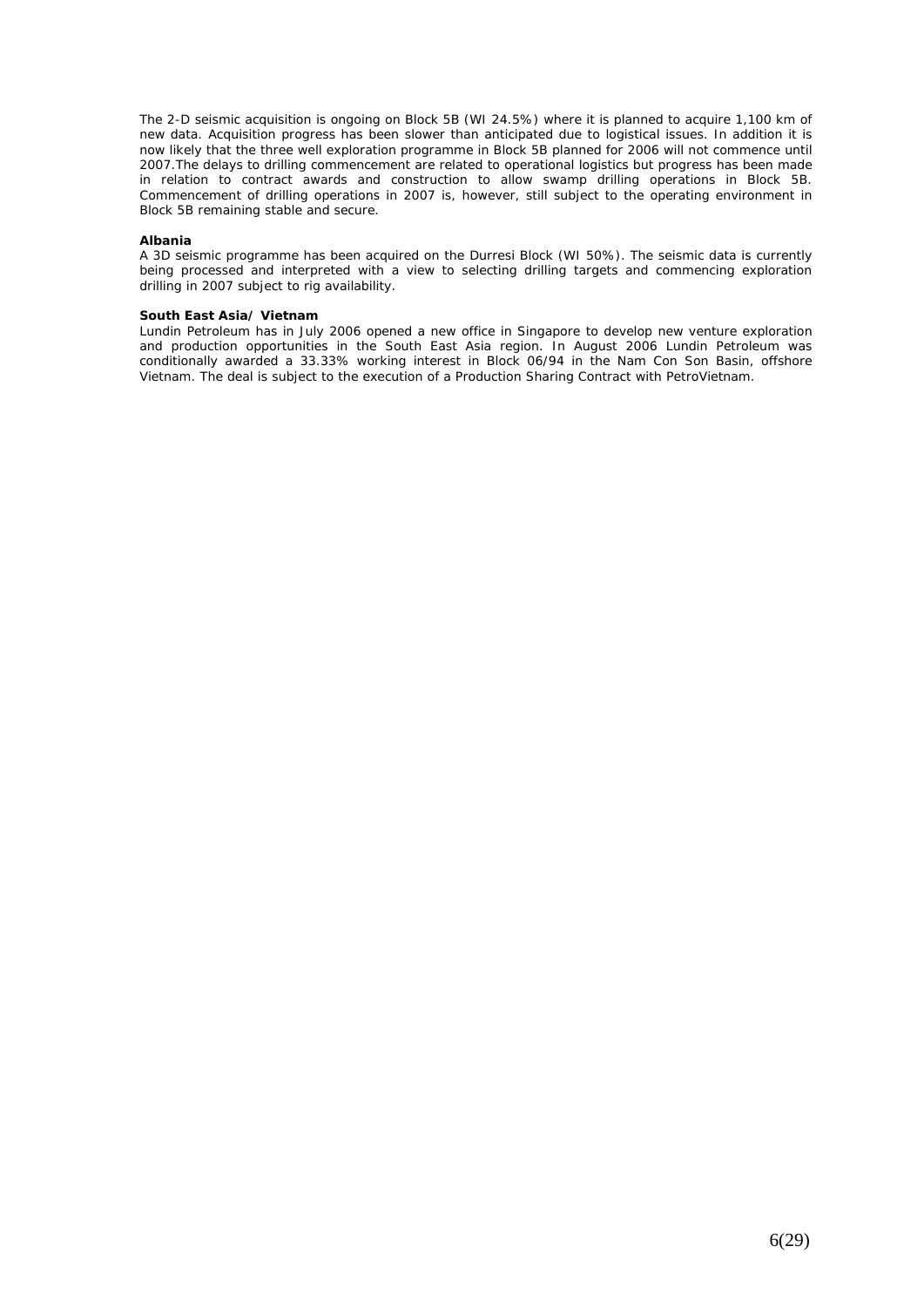#### **THE GROUP**

#### **Result**

Lundin Petroleum reports a net profit for the six month period ended 30 June 2006 of MSEK 502.1 (MSEK 466.1) and MSEK 82.6 (MSEK 216.0) for the second quarter of 2006 representing earnings per share on a fully diluted basis of SEK 1.94 (SEK 1.82) for the first half year of 2006 and SEK 0.32 (SEK 0.84) for the second quarter of 2006. The profit for the second quarter of 2006 has been adversely affected by the lower production achieved during the quarter and by the effect of recording a net deferred tax charge of MSEK 106.7 resulting from a deferred tax charge of MSEK 216.2 for the change in tax rate in the United Kingdom offset by a deferred tax benefit of MSEK 109.5 for past costs on the Oudna field in Tunisia.

Operating cash flow for the first half year of 2006 amounted to MSEK 1,231.6 (MSEK 1,274.6) and MSEK 519.1 (MSEK 613.6) for the second quarter of 2006 representing operating cash flow per share on a fully diluted basis of SEK 4.76 (SEK 4.98) for the first half year of 2006 and SEK 2.0 (SEK 2.39) for the second quarter of 2006.

Earnings before interest, tax and depletion and amortisation (EBITDA) for the first half year of 2006 amounted to MSEK 1,581.1 (MSEK 1,294.7) and MSEK 646.8 (MSEK 627.8) for the second quarter of 2006 representing EBITDA per share on a fully diluted basis of SEK 6.11 (SEK 5.05) for the first half year of 2006 and SEK 2.50 (SEK 2.45) for the second quarter of 2006.

#### **Direct investment**

On 12 July 2006, Lundin Petroleum signed an agreement with PDVSA to convert its directly owned 12.5% interest in the Colón Block Operating Service Agreement into a 5% shareholding in a joint venture company, Baripetrol SA, owning 100% of the Colón Block. The agreement confirmed the effective date for the transfer as 1 April 2006. Under the IFRS rules, under which Lundin Petroleum prepares its financial statements, this investment will be treated as an equity investment and Lundin Petroleum will only report income on a cash receipt basis. As such, Lundin Petroleum has ceased to report production and reserves, and revenue and cost of sales for the Colon Block from 1 April 2006.

#### **Items impacting the quarterly result**

The result for the second quarter of 2006 was affected by a number of factors. The revenue generated for the period was lower than anticipated due to the lower production achieved during the period. Facility problems on the United Kingdom platforms affected the reservoir performance for the quarter. On 20 April 2006, the FPSO Ikdam ceased operations on the Isis field, offshore Tunisia, and sailed to Malta for refurbishment prior to redeploying to the Oudna field, offshore Tunisia. The balance of capitalised expenditure attributable to the Isis field of MSEK 35.2 was charged to the income statement during the period.

The deferred tax charge for the second quarter of 2006 includes the effects of the restatement of the United Kingdom corporate tax rate from 40% to 50%. The income statement has been affected by a one off, non-cash charge of MSEK 216.2 for the restatement of the opening deferred tax balances relating to the United Kingdom assets. At the time it was announced that the tax rate in the United Kingdom would be increased, it was also announced that the tax deduction for capital expenditure incurred in 2005 could be deferred until 2006 when it would benefit from a deduction against the higher rate of tax. Lundin Petroleum has elected to exercise this option which has resulted in a lower 2006 current tax charge of MSEK 65.2. The second quarter result also carries the tax charge for the increased rate of tax in the United Kingdom from the first quarter of 2006 of MSEK 56.6.

Following the successful drilling of the Oudna wells and the removal of the FPSO Ikdam from the Isis field for redeployment to the Oudna field, Lundin Petroleum has recognised a deferred tax asset of MSEK 109.5 for tax losses that can be utilised against taxable income from the Oudna field.

On 12 July 2006, an agreement was completed between Lundin Petroleum and its partners and the Venezuelan national oil company Petróleos de Venezuela S.A. (PDVSA) in connection with the conversion of the Colón Block Operating Services Agreement (Lundin Petroleum 12.5% working interest) into a joint venture company with direct participation by PDVSA. Under the terms of the agreement, Lundin Petroleum holds a 5% equity interest in the new joint venture company. This new arrangement was effective from 1 April 2006 and as such, no revenue or cost of sales have been reported in this quarter.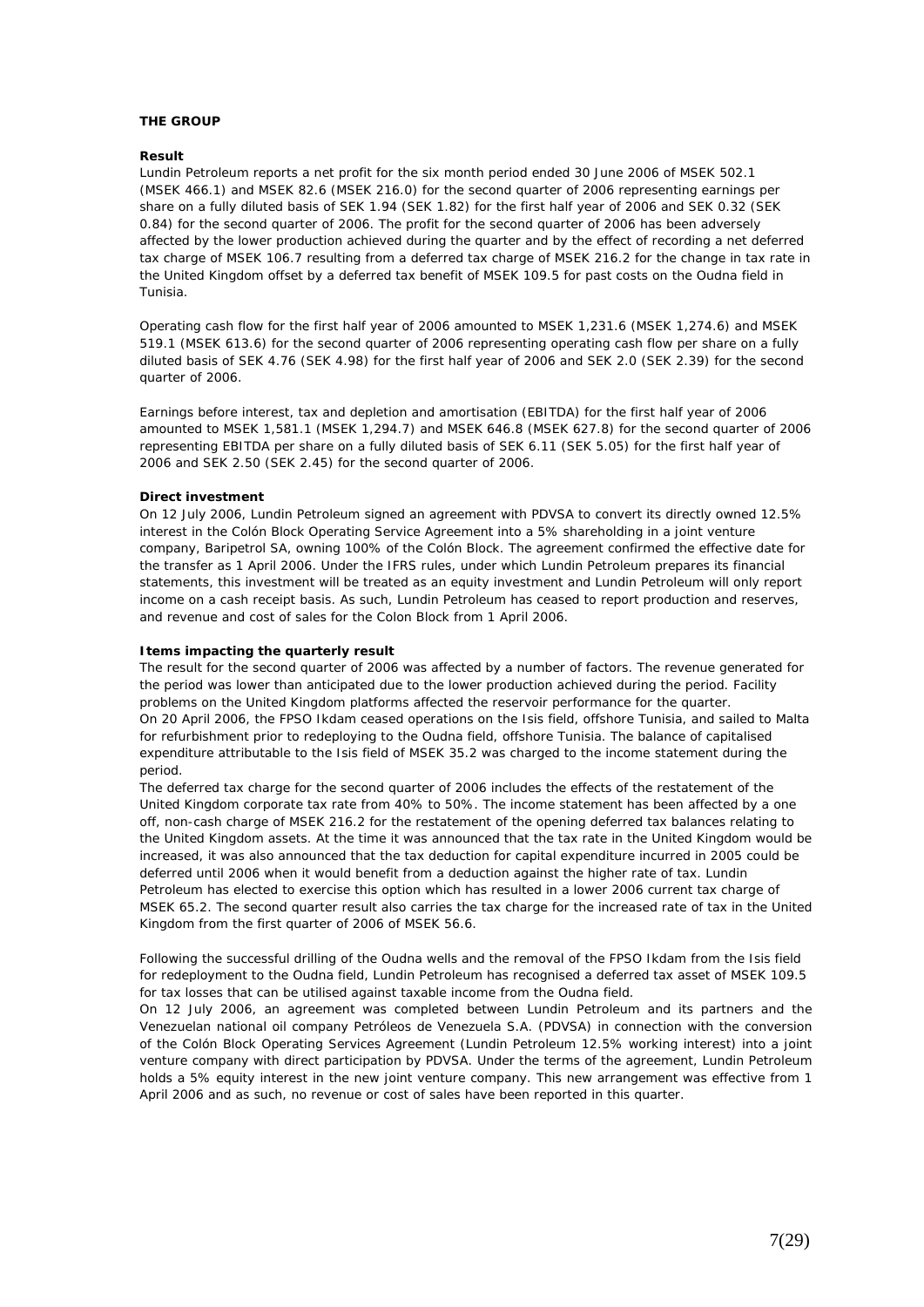The following table shows the impact of certain items on the quarterly results.

|                                                 | 1 Jan 2006 -<br>30 Jun 2006 | 1 Apr 2006 -<br>30 Jun 2006 | 1 Jan 2006-<br>31 Mar 2006 |
|-------------------------------------------------|-----------------------------|-----------------------------|----------------------------|
| Net result                                      | 502.1                       | 82.6                        | 419.5                      |
| Adjustment for capital expenditures in Tunisia  | 35.2                        | 35.2                        |                            |
| Adjustment for Tunisian tax                     | $-109.5$                    | $-109.5$                    |                            |
| Adjustment for UK deferred tax opening balances | 216.2                       | 216.2                       |                            |
| Adjustment for deferral of capital deduction    | $-65.2$                     | $-65.2$                     |                            |
| Quarterly adjustment for recording tax increase |                             | 56.6                        | -56.6                      |
|                                                 | 578.8                       | 215.9                       | 362.9                      |

#### **Revenue**

Net sales of oil and gas for the six month period ended 30 June 2006 amounted to MSEK 2,192.8 (MSEK 1,904.0) and MSEK 997.6 (MSEK 993.3) for the second quarter of 2006. Production for the six month period ended 30 June 2006 amounted to 5,185.6 (6,335.5) thousand barrels of oil equivalent (mboe) and 2,254.8 mboe (3,083.4 mboe) for the second quarter of 2006 representing 28.6 mboe per day (mboepd) (35.0 mboepd) for the six month period ended 30 June 2006 and 24.7 mboepd (33.9 mboepd) for the second quarter of 2006. The average price achieved for a barrel of oil equivalent for the six month period ended 30 June 2006 amounted to USD 61.98 (USD 48.23).

The average Dated Brent price for the six month period ended 30 June 2006 amounted to USD 65.69 (USD 49.55) per barrel resulting in a post-tax negative hedge settlement of MSEK 57.7 (MSEK 66.6).

Other operating income for the six month period ended 30 June 2006 amounted to MSEK 109.0 (MSEK 88.6) and MSEK 59.5 (MSEK 45.6) for the second quarter of 2006. This amount includes tariff income from the United Kingdom, France and the Netherlands and income for maintaining strategic inventory levels in France. Tariff income in the United Kingdom decreased in the second quarter of 2006 to MSEK 60.1 from MSEK 74.5 in the comparative quarter following the lower production achieved. This decrease was offset by revenue of MSEK 22.3 generated from the sale of  $CO<sub>2</sub>$  emission rights during the second quarter of 2006.

Sales for the six month period ended 30 June 2006 were comprised as follows:

| Sales                              | 1 Jan 2006- | 1 Apr 2006- | 1 Jan 2005- | 1 Apr 2005- | 1 Jan 2005- |
|------------------------------------|-------------|-------------|-------------|-------------|-------------|
| Average price per boe expressed in | 30 Jun 2006 | 30 Jun 2006 | 30 Jun 2005 | 30 Jun 2005 | 31 Dec 2005 |
| $USD*$                             | 6 months    | 3 months    | 6 months    | 3 months    | 12 months   |
| <b>United Kingdom</b>              |             |             |             |             |             |
| - Quantity in mboe                 | 3,302.5     | 1,527.6     | 3,796.3     | 1,936.5     | 7,241.0     |
| - Average price per boe            | 63.69       | 67.40       | 49.90       | 51.86       | 54.56       |
| France                             |             |             |             |             |             |
| - Quantity in mboe                 | 648.1       | 242.6       | 813.3       | 386.1       | 1,563.8     |
| - Average price per boe            | 64.13       | 66.84       | 48.96       | 50.59       | 53.75       |
| Norway                             |             |             |             |             |             |
| - Quantity in mboe                 | 150.8       | 74.0        | 208.0       | 117.1       | 372.4       |
| - Average price per boe            | 60.41       | 63.43       | 47.58       | 50.31       | 51.45       |
| <b>Netherlands</b>                 |             |             |             |             |             |
| - Quantity in mboe                 | 423.9       | 201.0       | 464.2       | 216.6       | 855.4       |
| - Average price per boe            | 47.54       | 48.81       | 35.41       | 35.54       | 37.45       |
| Indonesia                          |             |             |             |             |             |
| - Quantity in mboe                 | 207.0       | 117.0       | 270.5       | 124.7       | 495.9       |
| - Average price per boe            | 58.06       | 62.80       | 46.24       | 50.12       | 48.90       |
| <b>Tunisia</b>                     |             |             |             |             |             |
| - Quantity in mboe                 | 122.5       | 59.6        | 82.5        |             | 328.6       |
| - Average price per boe            | 63.09       | 71.29       | 48.92       |             | 62.53       |
| <b>I</b> reland                    |             |             |             |             |             |
| - Quantity in mboe                 |             |             | 24.1        | 5.3         | 24.1        |
| - Average price per boe            |             |             | 33.3        | 32.9        | 33.31       |
| Total                              |             |             |             |             |             |
| - Quantity in mboe                 | 4,854.8     | 2,221.8     | 5,658.9     | 2,786.3     | 10,881.2    |
| - Average price per boe            | 61.98       | 65.39       | 48.23       | 50.23       | 52.93       |

\* The average price per boe (barrels of oil equivalent) excludes the result of the hedge settlement.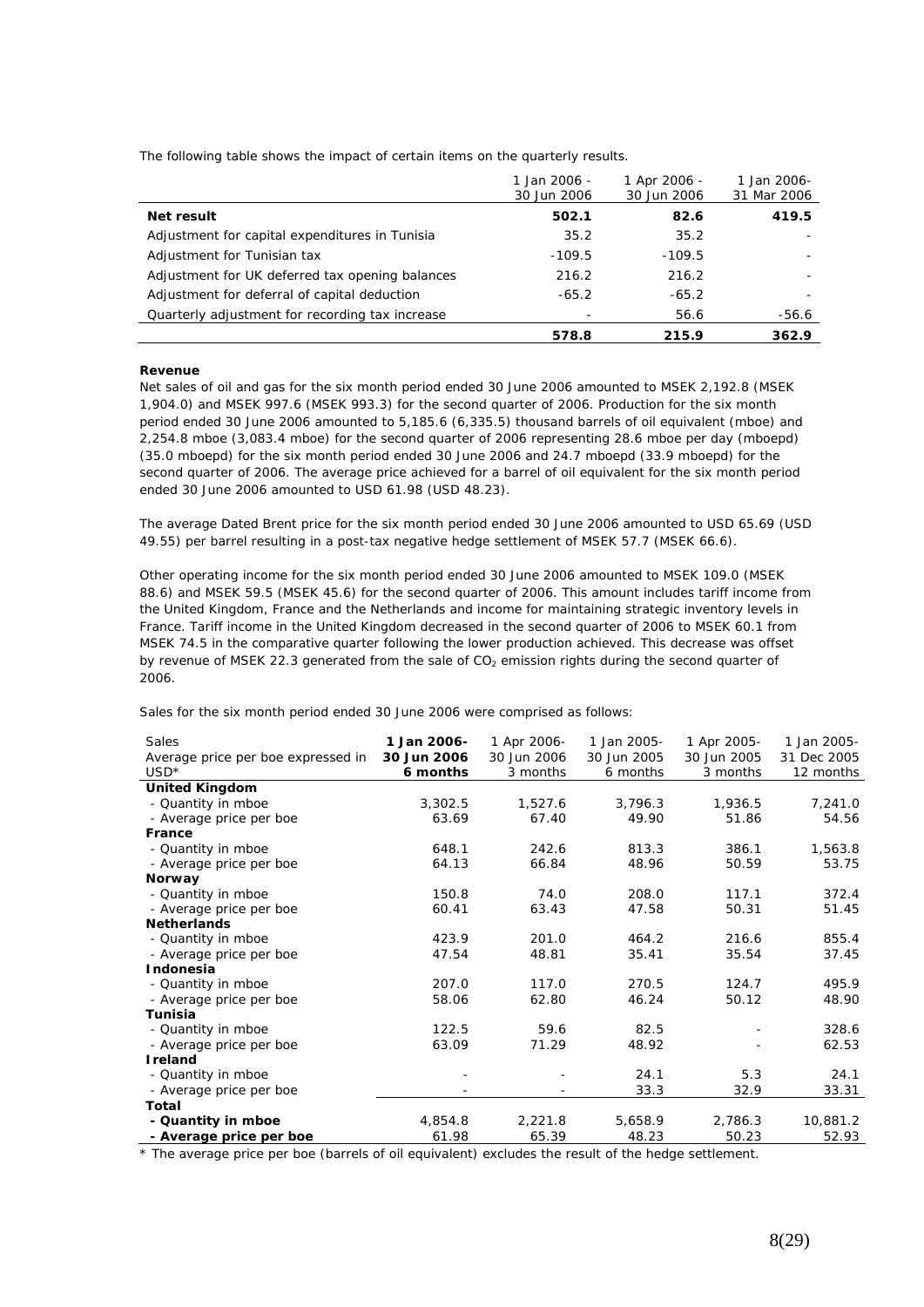Income from Venezuela is derived by way of a service fee and interest income. The operating result for Venezuela is only included until 31 March 2006.

#### **Production**

| Production            | 1 Jan 2006- | 1 Apr 2006- | 1 Jan 2005- | 1 Apr 2005- | 1 Jan 2005- |
|-----------------------|-------------|-------------|-------------|-------------|-------------|
|                       | 30 Jun 2006 | 30 Jun 2006 | 30 Jun 2005 | 30 Jun 2005 | 31 Dec 2005 |
|                       | 6 months    | 3 months    | 6 months    | 3 months    | 12 months   |
| <b>United Kingdom</b> |             |             |             |             |             |
| - Quantity in mboe    | 3,265.6     | 1,423.0     | 3,831.1     | 1,863.2     | 7,360.7     |
| - Quantity in mboepd  | 18.0        | 15.6        | 21.1        | 20.5        | 20.2        |
| France                |             |             |             |             |             |
| - Quantity in mboe    | 682.4       | 337.2       | 773.7       | 374.6       | 1,533.7     |
| - Quantity in mboepd  | 3.8         | 3.7         | 4.3         | 4.1         | 4.2         |
| Norway                |             |             |             |             |             |
| - Quantity in mboe    | 160.7       | 72.9        | 191.7       | 90.0        | 360.2       |
| - Quantity in mboepd  | 0.9         | 0.8         | 1.0         | 1.0         | 1.0         |
| <b>Netherlands</b>    |             |             |             |             |             |
| - Quantity in mboe    | 423.9       | 201.0       | 464.2       | 216.6       | 855.4       |
| - Quantity in mboepd  | 2.3         | 2.2         | 2.6         | 2.4         | 2.3         |
| Venezuela             |             |             |             |             |             |
| - Quantity in mboe    | 160.7       | $-5.4$      | 419.2       | 231.6       | 769.4       |
| - Quantity in mboepd  | 0.9         | $-0.1$      | 2.3         | 2.5         | 2.1         |
| <b>Indonesia</b>      |             |             |             |             |             |
| - Quantity in mboe    | 424.2       | 214.7       | 421.4       | 207.4       | 825.1       |
| - Quantity in mboepd  | 2.3         | 2.4         | 2.3         | 2.3         | 2.3         |
| <b>Tunisia</b>        |             |             |             |             |             |
| - Quantity in mboe    | 68.1        | 11.4        | 210.0       | 94.6        | 354.8       |
| - Quantity in mboepd  | 0.4         | 0.1         | 1.2         | 1.0         | 1.0         |
| <b>I</b> reland       |             |             |             |             |             |
| - Quantity in mboe    |             |             | 24.2        | 5.4         | 24.2        |
| - Quantity in mboepd  |             |             | 0.2         | 0.1         | 0.1         |
| Total                 |             |             |             |             |             |
| - Quantity in mboe    | 5,185.6     | 2,254.8     | 6,335.5     | 3,083.4     | 12,083.5    |
| - Quantity in mboepd  | 28.6        | 24.7        | 35.0        | 33.9        | 33.2        |

The number of barrels produced differs from the number of barrels sold for a number of reasons. There are timing differences between sales and production in field areas such as Tunisia and Norway where production is into a Floating Production Storage Offloading vessel (FPSO). Sales are recorded when a lifting takes place and these can be at varying intervals and will not always be equal to the production at the end of a financial quarter. The accounting effect of the timing differences between sales and production are reflected in the movements in the hydrocarbons inventory and the under/overlift position. Over time, the total sales will equal the production. There are permanent differences between production and sales in some of the field areas. The production reported for the United Kingdom is the platform production. This is the amount of crude oil that is produced from the field into the pipeline system that takes the crude to the onshore terminal. Once the field's crude oil enters the pipeline system it is commingled with the crude oil produced from other fields in the pipeline system that produce the blend of crude oil that is sold. The crude oil that is pumped into the pipeline system is tested against the blend of crude oil that arrives at the terminal and an adjustment is made to the number of barrels allocated to each field to reflect the relative quality of the crude oil input into the system. There is a quality adjustment of approximate minus five percent applied to the United Kingdom crude oil produced. In Indonesia, production is allocated under a Production Sharing Contract (PSC) where, as part of the commercial terms of the agreement, a part of the working interest production is allocated to the host country as a type of royalty payment.

Production for Venezuela is only included for the period until 31 March 2006. The production shown in the table above represents the production achieved in the period divided by the number of days in the period. Production for Venezuela is given for the first quarter only but divided by the number of days for the six month period. Daily production achieved for Venezuela during the period that the production was included amounted to 1.8 mboepd. The negative production for Venezuela reported in the second quarter of 2006 is an adjustment to the first quarter production advised by the field operator after the period end.

Production from the Isis field, offshore Tunisia, ceased on 20 April 2006 when the FPSO Ikdam sailed to Malta for refurbishment prior to relocating to the Oudna field. The Isis field produced 0.6 mboepd for the period up to 20 April 2006.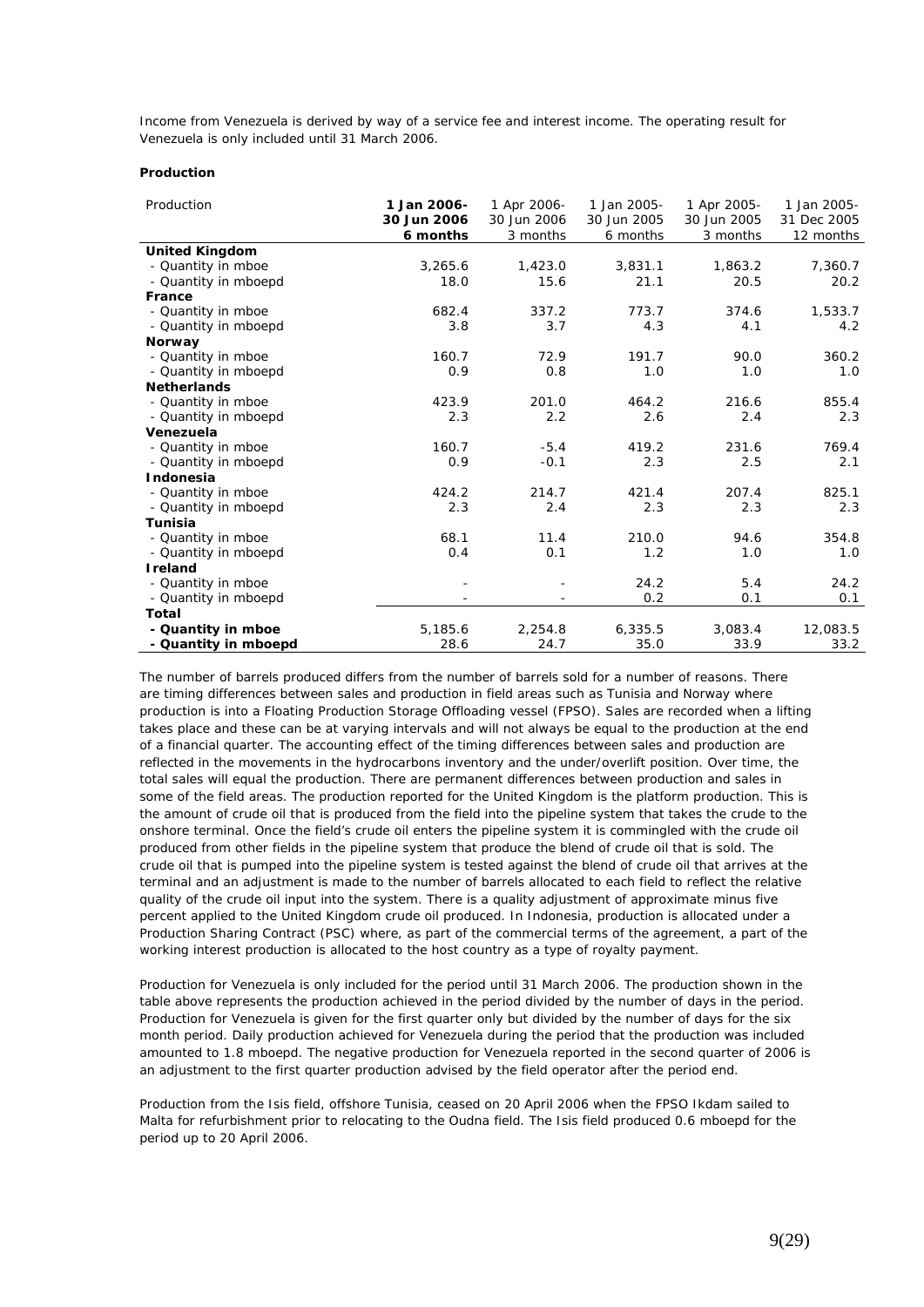#### **Production cost**

Production costs for the six month period ended 30 June 2006 expressed in US dollars were comprised as follows:

| Production cost and depletion in   | 1 Jan 2006- | 1 Apr 2006- | 1 Jan 2005- | 1 Apr 2005- | 1 Jan 2005- |
|------------------------------------|-------------|-------------|-------------|-------------|-------------|
| TUSD                               | 30 Jun 2006 | 30 Jun 2006 | 30 Jun 2005 | 30 Jun 2005 | 31 Dec 2005 |
|                                    | 6 months    | 3 months    | 6 months    | 3 months    | 12 months   |
| Cost of operations                 | 78,804      | 42,341      | 78,812      | 42.397      | 148,570     |
| Tariff and transportation expenses | 9,018       | 3,717       | 10,326      | 4,619       | 17,906      |
| Royalty and direct taxes           | 2,119       | 1,070       | 2,257       | 1,192       | 4,803       |
| Changes in inventory/overlift      | $-1,917$    | 4,826       | 216         | 4,540       | 4,563       |
| <b>Total production costs</b>      | 88,024      | 51,954      | 91,611      | 52,748      | 175,842     |
|                                    |             |             |             |             |             |
| Depletion                          | 53,409      | 27,563      | 54,576      | 26,506      | 101,064     |
| Total                              | 141,433     | 79,517      | 146,187     | 79,254      | 276,906     |
|                                    |             |             |             |             |             |
|                                    |             |             |             |             |             |
| Production cost and depletion in   | 1 Jan 2006- | 1 Apr 2006- | 1 Jan 2005- | 1 Apr 2005- | 1 Jan 2005- |
| USD per boe                        | 30 Jun 2006 | 30 Jun 2006 | 30 Jun 2005 | 30 Jun 2005 | 31 Dec 2005 |
|                                    | 6 months    | 3 months    | 6 months    | 3 months    | 12 months   |
| Cost of operations                 | 15.20       | 18.78       | 12.44       | 13.75       | 12.30       |
| Tariff and transportation expenses | 1.74        | 1.65        | 1.63        | 1.50        | 1.48        |
| Royalty and direct taxes           | 0.41        | 0.47        | 0.36        | 0.39        | 0.40        |
| Changes in inventory/overlift      | $-0.37$     | 2.14        | 0.03        | 1.47        | 0.38        |
| <b>Total production costs</b>      | 16.98       | 23.04       | 14.46       | 17.11       | 14.56       |
|                                    |             |             |             |             |             |

Depletion 10.30 12.22 8.61 8.60 8.36 **Total cost per boe 27.28** 35.26 23.07 25.71 22.92

Production costs for the six month period ended 30 June 2006 amounted to MSEK 667.8 (MSEK 651.4). The reported cost of operations amounted to USD 15.20 per barrel (USD 12.44 per barrel) for the six month period ended 30 June 2006. The costs of operations incurred for the six month period are in line with forecasts but the lower than expected production during the period has resulted in a higher cost per barrel than anticipated. The cost of operations are expected to remain at the level of the second quarter but the cost of operations per barrel will decrease as production levels are restored and with the inclusion of the Oudna production during the third quarter of 2006.

#### **Depletion**

Depletion of oil and gas properties for the six month period ended 30 June 2006 amounted to MSEK 405.2 (MSEK 388.1) and MSEK 204.1 (MSEK 193.8) for the second quarter of 2006. The Isis field was shut down earlier than anticipated to allow the FPSO Ikdam to relocate to the Oudna field. This coupled with a higher than anticipated provision for site restoration costs on the Isis field resulted in an undepleted cost pool for Isis of MSEK 35.2. This amount was charged to the income statement in the second quarter of 2006. Subsequent to the end of the reporting period, Lundin Petroleum signed an agreement converting the 12.5% direct interest in the Colon Block into a 5% equity investment in a joint venture company holding 100% of the Colon Block. As part of the agreement the life of the field was extended from 2014 to 2025. Lundin Petroleum has decided to continue to deplete the carrying value of its Venezuela investment on a quarterly basis. This has had the effect of increasing the depletion cost per barrel because there is no Venezuelan production corresponding to the depletion charge.

#### **Write off**

Write off of oil and gas properties amounted to MSEK 34.4 (MSEK 11.2) for the six month period ended 30 June 2006 and MSEK 20.4 (MSEK 2.6) for the second quarter of 2006. The costs written off during the first six months of 2006 relate to the exploration well drilled in Block F-12 in the Netherlands and the costs relating to the drilling of the Jati well in Indonesia.

#### **Sale of assets**

In 2005 Lundin Petroleum entered into a sale and leaseback agreement for the Jotun vessel utilised in the Jotun field offshore Norway resulting in a pre-tax gain of MSEK 192.1 and a post tax gain of MSEK 24.0.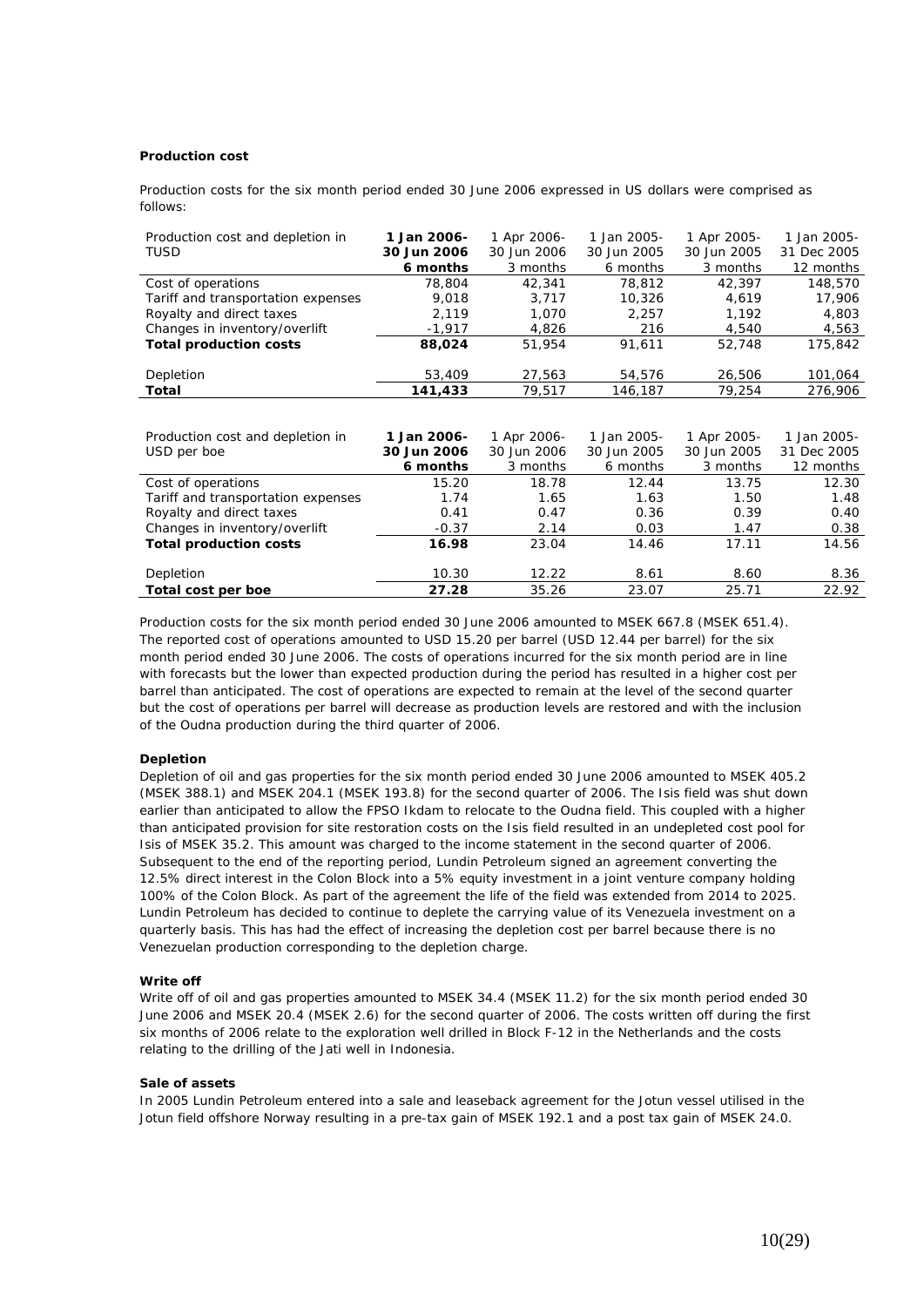#### **Other income**

Other income for the six month period ended 30 June 2006 amounted to MSEK 2.8 (MSEK 3.3) and MSEK 0.9 (MSEK 0.6) for the second quarter of 2006 and represents fees and costs recovered by Lundin Petroleum from third parties.

#### **General, administrative and depreciation expenses**

General, administrative and depreciation expenses for the six month period ended 30 June 2006 amounted to MSEK 55.8 (MSEK 49.8) and MSEK 23.9 (MSEK 29.3) for the second quarter of 2006. Depreciation charges amounted to MSEK 5.0 (MSEK 5.1) for the six month period ended 30 June 2006 and MSEK 2.9 (MSEK 3.8) for the second quarter of 2006.

#### **Financial income**

Financial income for the six month period ended 30 June 2006 amounted to MSEK 89.6 (MSEK 15.7) and MSEK 46.6 (MSEK 8.8) for the second quarter of 2006. Interest income for the six month period ended 30 June 2006 amounted to MSEK 14.4 (MSEK 9.0) and includes interest received on bank accounts of MSEK 10.0 (MSEK 4.1), interest received on a loan to an associated company for an amount of MSEK 2.0 (MSEK 1.8), interest received in relation to tax repayments for an amount of MSEK 1.0 (MSEK -) and the interest fee received from Venezuela for an amount of MSEK 1.0 (MSEK 1.9).

Dividend income received for the six month period ended 30 June 2006 amounted to MSEK 6.5 (MSEK 6.7) and relates to distributions received from an unconsolidated investment in a company owning an interest in the Dutch gas processing and transportation infrastructure (NOGAT). Net exchange gains for the six month period ended 30 June 2006 amounted to MSEK 66.4 (MSEK -78.4). The exchange gains for the six month period ended 30 June 2006 are mainly the result of the change in fair value of the currency hedging contracts and the revaluation of the USD loan outstanding into the NOK reporting currency of the entity in which the funds were drawn. During the six month period ended 30 June 2006 the inflation of the NOK and the EUR against the USD amounted to approximately 7.8% and 7.8%, respectively.

#### **Financial expense**

Financial expenses for the six month period ended 30 June 2006 amounted to MSEK 47.3 (MSEK 119.1) and MSEK 24.7 (MSEK 68.0) for the second quarter of 2006. Interest expense for the six month period ended 30 June 2006 amounted to MSEK 18.3 (MSEK 27.4) and mainly relates to the bank loan facility.

The amortisation of financing fees amounted to MSEK 9.4 (MSEK 7.0) for the six month period ended 30 June 2006 and MSEK 4.7 (MSEK 3.3) for the second quarter of 2006. The financing fees are in relation to the bank loan facility and are amortised over the anticipated usage of the bank loan facility.

#### **Tax**

The tax charge for the six month period ended 30 June 2006 amounted to MSEK 681.6 (MSEK 326.0) and MSEK 361.5 (MSEK 156.1) for the second quarter of 2006. The current corporation tax charge of MSEK 384.1 (MSEK 52.2) comprises current corporation tax charges in, primarily the United Kingdom, the Netherlands, Indonesia and Venezuela. The increase is mostly due to the fact that the United Kingdom utilised tax losses to offset current corporation tax during the comparative period. The tax losses available in the United Kingdom were fully utilised during 2005*.* In the United Kingdom, the rate of Supplementary Corporation Tax (SCT) has been increased from 10% to 20% with effect from 1 January 2006 by the passing of the Finance Act 2006. This raises the effective rate of tax in the United Kingdom from 40% to 50%. The tax charge for the second quarter of 2006 is calculated using the increased rate of tax and also includes the increased tax charge for the first quarter of 2006 of MSEK 56.6. At the time it was announced that the tax rate in the United Kingdom would be increased, it was also announced that the tax deduction for capital expenditure incurred in 2005 could be deferred until 2006 when it would benefit from a deduction against the higher rate of tax. Lundin Petroleum has elected to exercise this option which has resulted in a lower 2006 current tax charge of MSEK 65.2.

The deferred corporate tax charge for the six month period ended 30 June 2006 amounted to MSEK 260.5 (MSEK 260.1). Included with the deferred tax charge is a charge of MSEK 62.7 for tax losses carry forward utilised in Norway and France and a charge of MSEK 84.6 due to timing differences in the rate of depletion of oil and gas assets between accounting and fiscal reporting. The deferred tax charge for the comparative period includes the utilisation of the tax losses in the United Kingdom. The deferred tax charge for the second quarter of 2006 includes the effects of the restatement of the United Kingdom corporate tax rate from 40% to 50%. The income statement has been affected by a one off, non-cash charge of MSEK 216.2 for the restatement of the opening deferred tax balances relating to the United Kingdom assets. Following the successful drilling of the Oudna wells and the removal of the FPSO Ikdam from the Isis field for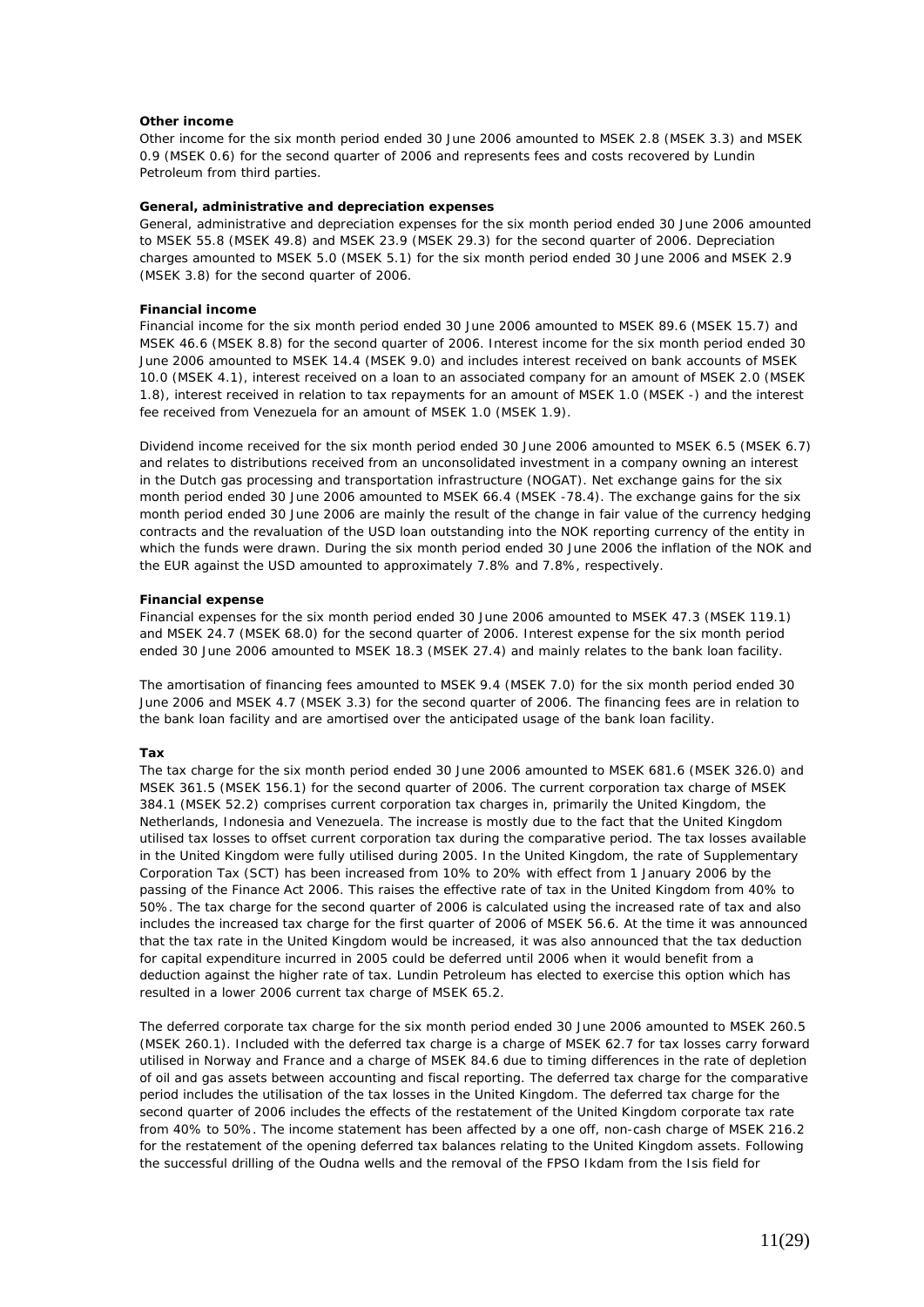redeployment to the Oudna field, Lundin Petroleum has recognised a deferred tax asset of MSEK 109.5 for tax losses that will utilised against taxable income from the Oudna field.

The petroleum tax charge for the six month period ended 30 June 2006 amounts to MSEK 18.4 (MSEK 14.5). The deferred petroleum tax charge for the six month period ended 30 June 2006 amounts to MSEK 18.7 (MSEK -1.3).

The Group operates in various countries and fiscal regimes where corporate income tax rates are different from the regulations in Sweden. Corporate income tax rates for the Group vary between 28% and 78%. Currently the majority of the Group's profit is derived from the United Kingdom where the effective tax rate amounts to 50%. The effective tax rate for the Group for the six month period ended 30 June 2006 amounts to approximately 58%. The effective tax rate for the Group for the six month period ended 30 June 2006 excluding the restatement of the opening deferred tax balances relating to the assets in the United Kingdom and the successful developments in Tunisia amounts to approximately 49%.

#### **Minority interest**

The net profit attributable to minority interest for the six month period ended 30 June 2006 amounted to MSEK 0.9 (MSEK 0.2) and relates to the 0.14% of Lundin International SA that is owned by minority shareholders.

#### **BALANCE SHEET**

#### **Tangible fixed assets**

Tangible fixed assets as at 30 June 2006 amounted to MSEK 6,202.0 (MSEK 5,827.0) of which MSEK 6,101.1 (MSEK 5,732.9) relates to oil and gas properties and are detailed in Note 7. Development and exploration expenditure incurred for the six month period ended 30 June 2006 can be summarised as follows:

| Development expenditure<br>in MSEK | 1 Jan 2006-<br>30 Jun 2006 | 1 Apr 2006-<br>30 Jun 2006 | 1 Jan 2005-<br>30 Jun 2005 | 1 Apr 2005-<br>30 Jun 2005 | 1 Jan 2005-<br>31 Dec 2005 |
|------------------------------------|----------------------------|----------------------------|----------------------------|----------------------------|----------------------------|
|                                    | 6 months                   | 3 months                   | 6 months                   | 3 months                   | 12 months                  |
| United Kingdom                     | 189.9                      | 125.1                      | 218.8                      | 103.4                      | 619.8                      |
| France                             | 12.5                       | 8.6                        | 14.2                       | 8.7                        | 24.2                       |
| Norway                             | 248.7                      | 141.3                      | 225.2                      | 109.3                      | 596.2                      |
| <b>Netherlands</b>                 | 5.3                        | 2.8                        | 17.1                       | 8.2                        | 49.0                       |
| Indonesia                          | 22.1                       | 6.8                        | 36.8                       | 21.7                       | 59.8                       |
| Tunisia                            | 308.1                      | 173.4                      | 6.4                        | 3.6                        | 72.5                       |
| Venezuela                          | 3.1                        | $-0.1$                     | 19.7                       | 10.8                       | 35.5                       |
| Ireland                            | -                          |                            |                            | 0.5                        |                            |
| Development expenditure            | 789.7                      | 457.9                      | 538.2                      | 266.2                      | 1,457.0                    |
|                                    |                            |                            |                            |                            |                            |

| Exploration expenditure        | 1 Jan 2006- | 1 Apr 2006- | 1 Jan 2005- | 1 Apr 2005- | 1 Jan 2005- |
|--------------------------------|-------------|-------------|-------------|-------------|-------------|
| in MSEK                        | 30 Jun 2006 | 30 Jun 2006 | 30 Jun 2005 | 30 Jun 2005 | 31 Dec 2005 |
|                                | 6 months    | 3 months    | 6 months    | 3 months    | 12 months   |
| United Kingdom                 | 58.8        | 57.1        | 7.4         | 7.4         | 17.2        |
| France                         | 11.2        | 9.4         | 2.4         | 1.9         | 16.8        |
| Norway                         | 53.2        | 27.3        | 24.5        | 12.6        | 69.6        |
| <b>Netherlands</b>             | 7.4         | 0.7         | 0.8         | 0.2         | 16.6        |
| Indonesia                      | 35.9        | 13.7        | 21.8        | 11.9        | 61.2        |
| Tunisia                        | 0.1         | 0.1         | 0.8         | 0.7         | 2.0         |
| Albania                        | 2.6         | 1.4         | 2.9         | 0.8         | 24.5        |
| Ireland                        | 1.8         | 1.2         | 2.0         |             | 2.6         |
| Iran                           | $-0.1$      |             | 4.5         |             | 6.0         |
| Sudan                          | 33.9        | 33.0        | 2.0         | 2.1         | 7.8         |
| Nigeria                        | 3.9         | 2.8         | 73.3        | 71.6        | 158.2       |
| Other                          | 66.9        | 62.4        | 6.4         | 3.4         | 12.8        |
| <b>Exploration expenditure</b> | 275.6       | 209.1       | 148.8       | 112.6       | 395.3       |

Other tangible fixed assets as at 30 June 2006 amounted to MSEK 101.0 (MSEK 94.1).

#### **Financial fixed assets**

Financial fixed assets as at 30 June 2006 amounted to MSEK 560.0 (MSEK 502.5) and are detailed in Note 8. Restricted cash as at 30 June 2006 amounted to MSEK 19.7 (MSEK 23.8) and represents the cash amount deposited to support a letter of credit issued in support of exploration work commitments in Sudan. Shares and participations amount to MSEK 156.0 (MSEK 151.9) as at 30 June 2006. The increase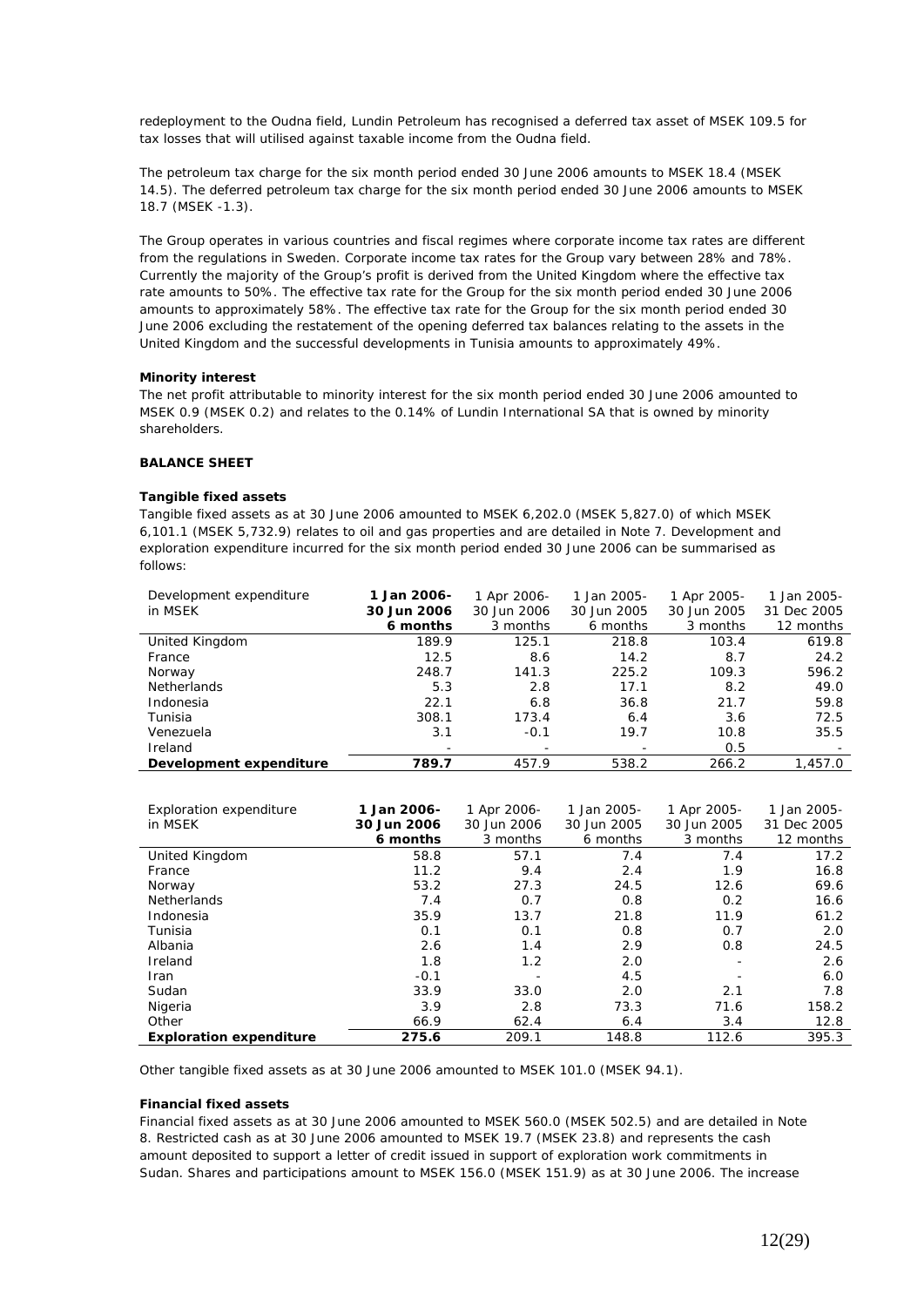in the fair value of the shares and participation amounted to MSEK 13.5 (MSEK -) for the six month period ended 30 June 2006. Deferred financing fees relate to the costs incurred establishing the bank credit facility and are being amortised over the period of the loan. The deferred tax asset relates primarily to tax losses carried forward in the Tunisia, France and Norway and to the tax effects of the fair value adjustments for the financial instruments. Other financial fixed assets amount to MSEK 10.3 (MSEK 8.2) and are funds held by joint venture partners in anticipation of future expenditures.

#### **Current receivables and inventories**

Current receivables and inventories amounted to MSEK 1,062.6 (MSEK 1,043.5) as at 30 June 2006 and are detailed in Note 9. Inventories include hydrocarbons and consumable well supplies. Tax receivables as at 30 June 2006 amounted to MSEK 107.9 (MSEK 117.3) and related to tax refunds due in Norway and the Netherlands.

#### **Cash and bank**

Cash and bank as at 30 June 2006 amounted to MSEK 350.0 (MSEK 389.4).

#### **Non-current liabilities**

Provisions as at 30 June 2006 amounted to MSEK 2,359.2 (MSEK 2,087.2) and are detailed in Note 10. This amount includes a provision for site restoration of MSEK 396.8 (MSEK 329.2). The increase in the site restoration provision is primarily due to changes in estimated expenses necessary for the removal of facilities and plugging and abandoning the wells. The provision for deferred tax amounted to MSEK 1,937.7 (MSEK 1,735.1) and is mainly arising on the excess of book value over the tax value of oil and gas properties.

Long term interest bearing debt amounted to MSEK 272.5 (MSEK 736.2) as at 30 June 2006. On 16 August 2004, Lundin Petroleum entered into a seven-year credit facility agreement to borrow up to MUSD 385.0 comprising MUSD 35.0 for Letters of Credit in support of future site restoration costs payable to former owners of the Heather field, offshore United Kingdom, and cash drawings of MUSD 350.0. The amount of cash drawings outstanding under the facility at 30 June 2006 amounted to MUSD 37.5.

#### **Current liabilities**

Current liabilities as at 30 June 2006 amounted to MSEK 1,636.3 (MSEK 1,256.3) and are detailed in Note 11. As at 30 June 2006, the fair value of the outstanding derivative instruments amounted to MSEK 244.4 (MSEK 193.8) and is primarily relating to the oil price hedging contracts. Joint venture creditors amounted to MSEK 404.0 (MSEK 389.9) and mainly relates to the amounts payable for the development activities in progress in Norway, Tunisia and Indonesia.

#### **DERIVATIVE FINANCIAL INSTRUMENTS**

The Group has entered into the following oil price hedges:

| Contract date | USD per barrel | Barrels per day | Start date | End date   |
|---------------|----------------|-----------------|------------|------------|
|               | Dated Brent    |                 |            |            |
| 3/2005        | 53.19          | 5,000           | 1/1/2006   | 31/12/2006 |
| 12/2005       | 61.40          | 5,000           | 1/1/2006   | 31/12/2006 |

Under the criteria of IAS 39, the oil price hedges are effective and qualify for hedge accounting. Changes in fair value of these contracts are charged directly to the shareholders' equity. Upon settlement the relating part of the reserve is released to the income statement.

The Group has entered into the following interest rate hedging contracts to tie the LIBOR based floating rate part of the Company's USD borrowings to a fixed LIBOR rate of interest.

| Contract date | USD Libor     | Amount     | Start date | End date |
|---------------|---------------|------------|------------|----------|
|               | interest rate | hedged     |            |          |
| 10/2002       | 3.49%         | 65,000,000 | 3/1/2006   | 3/7/2006 |
| 10/2002       | 3.49%         | 55,000,000 | 3/7/2006   | 2/1/2007 |
| 3/2004        | 2.32%         | 40,000,000 | 1/4/2004   | 2/4/2007 |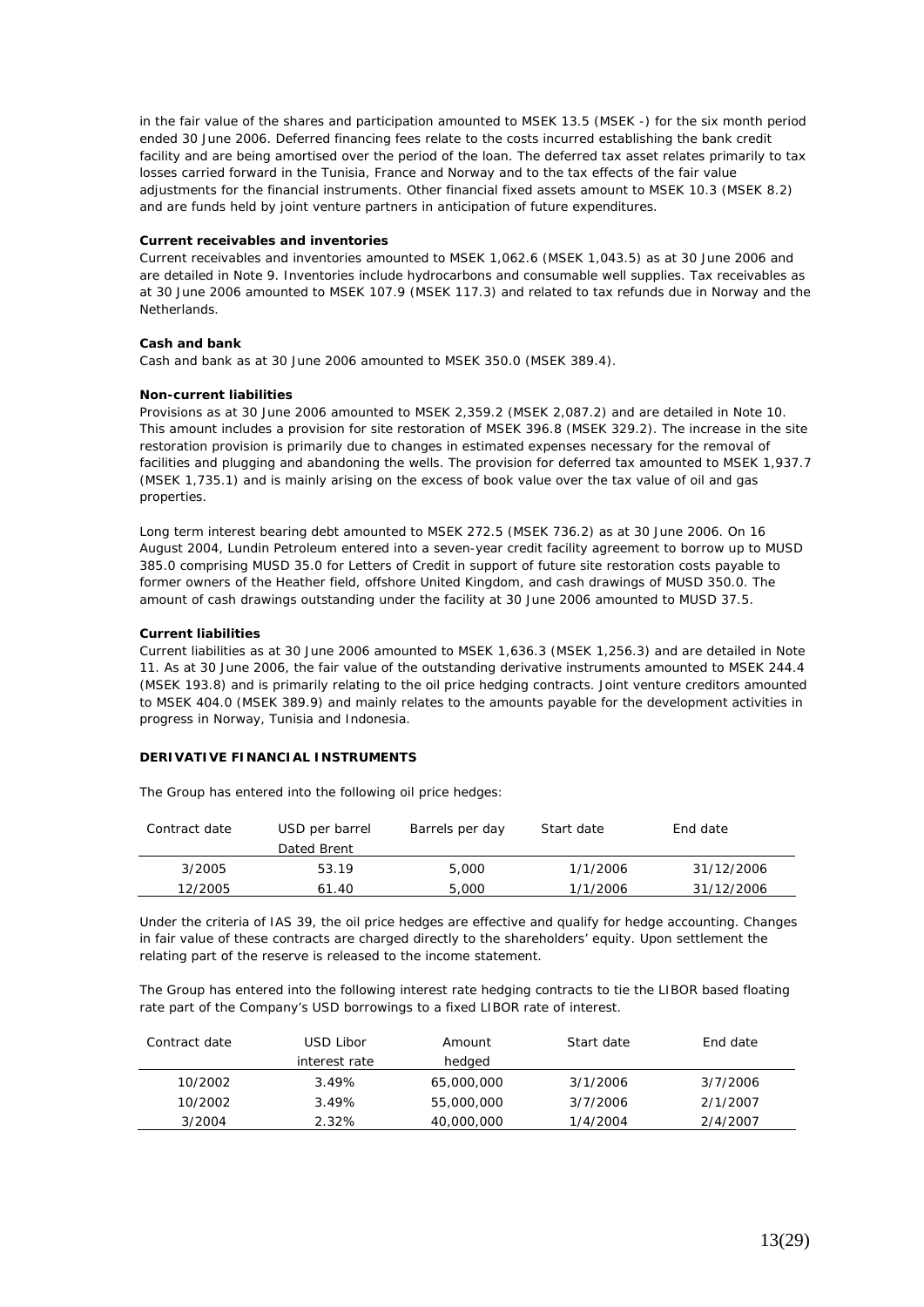The 3.49% interest rate contract had been entered into in relation to a previous credit facility, which was repaid and cancelled in 2003. As of 1 January 2004, this contract has been recorded at fair value with changes in fair value being recorded in the income statement.

The 2.32% interest rate contract relates to the current credit facility. As from 1 January 2005, the contract met the conditions of IAS 39 to qualify for hedge accounting with changes in fair value being charged directly to shareholders' equity. Following the repayment of the underlying portion of the loan in 2005, the 2.32% interest rate contract became ineffective in the fourth quarter of 2005 and hedge accounting could no longer be applied. As from this date, changes in fair value of this contract are therefore charged to the income statement.

The Group has entered into the following currency hedging contracts:

|                  |           | Average contractual |                           |
|------------------|-----------|---------------------|---------------------------|
| Buv              | Sell      | exchange rate       | Settlement period         |
| MGBP 36.0        | MUSD 63.3 | 1.7588              | 20 Dec 2005 – 20 Nov 2006 |
| <b>MEUR 14.4</b> | MUSD 18.3 | 1.2716              | 20 Dec 2005 – 20 Nov 2006 |
| MCHF 10.0        | MUSD 7.7  | 0 7711              | 20 Dec 2005 – 20 Nov 2006 |

The currency hedging contracts are treated as being ineffective and therefore do not qualify for hedge accounting under IAS 39. Changes in fair value of these contracts are directly charged to the income statement.

## **PARENT COMPANY**

The business of the Parent Company is investment in and management of oil and gas assets. The net profit for the parent company amounted to a gain of MSEK 7.7 (MSEK 2.1) for the six month period ended 30 June 2006 and a gain of MSEK 5.2 (MSEK -0.4) for the second quarter of 2006.

The profit included general and administrative expenses of MSEK 29.0 (MSEK 23.1) offset by net financial income and expenses of MSEK 16.6 (MSEK 18.9). Interest income derived from loans to subsidiary companies amounted to MSEK 18.4 (MSEK 17.8). Currency exchange losses amounted to MSEK 1.9 (MSEK -1.1).

No deferred tax asset has been recorded against the historic losses incurred by the Parent Company because of uncertainty as to the timing of their utilisation.

#### **SHARE DATA**

Lundin Petroleum AB's share capital at 30 June 2006 amounts to SEK 2,580,612 represented by 258,061,166 shares with a quota value of SEK 0.01 each.

The following incentive warrants have been issued under the Groups incentive programme for employees. The incentive warrants for 2004, 2005 and 2006 were issued at a 10% premium to the average closing price of Lundin Petroleum shares for the ten days after the AGM.

Incentive warrants outstanding at the end of the period have the following expiry date and exercise prices:

|                      | Issued 2004                 | Issued 2005                  | Issued 2006                  |
|----------------------|-----------------------------|------------------------------|------------------------------|
| Exercise price (SEK) | 45.80                       | 60.20                        | 97.40                        |
| Numbers authorised   | 2,250,000                   | 3,000,000                    | 3,250,000                    |
| Number outstanding   | 866,000                     | 2,791,000                    | 3,226,000                    |
| Exercise period      | 31 May 2005-<br>31 May 2007 | 15 June 2006-<br>31 May 2008 | 15 June 2007-<br>31 May 2009 |

# **EXCHANGE RATES**

For the preparation of the financial statements for the six month period ended 30 June 2006 the following currency exchange rates have been used.

|                  | Average | Period end |
|------------------|---------|------------|
| 1 EUR equals SEK | 9.3258  | 9.2385     |
| 1 USD equals SEK | 7.5869  | 7.2670     |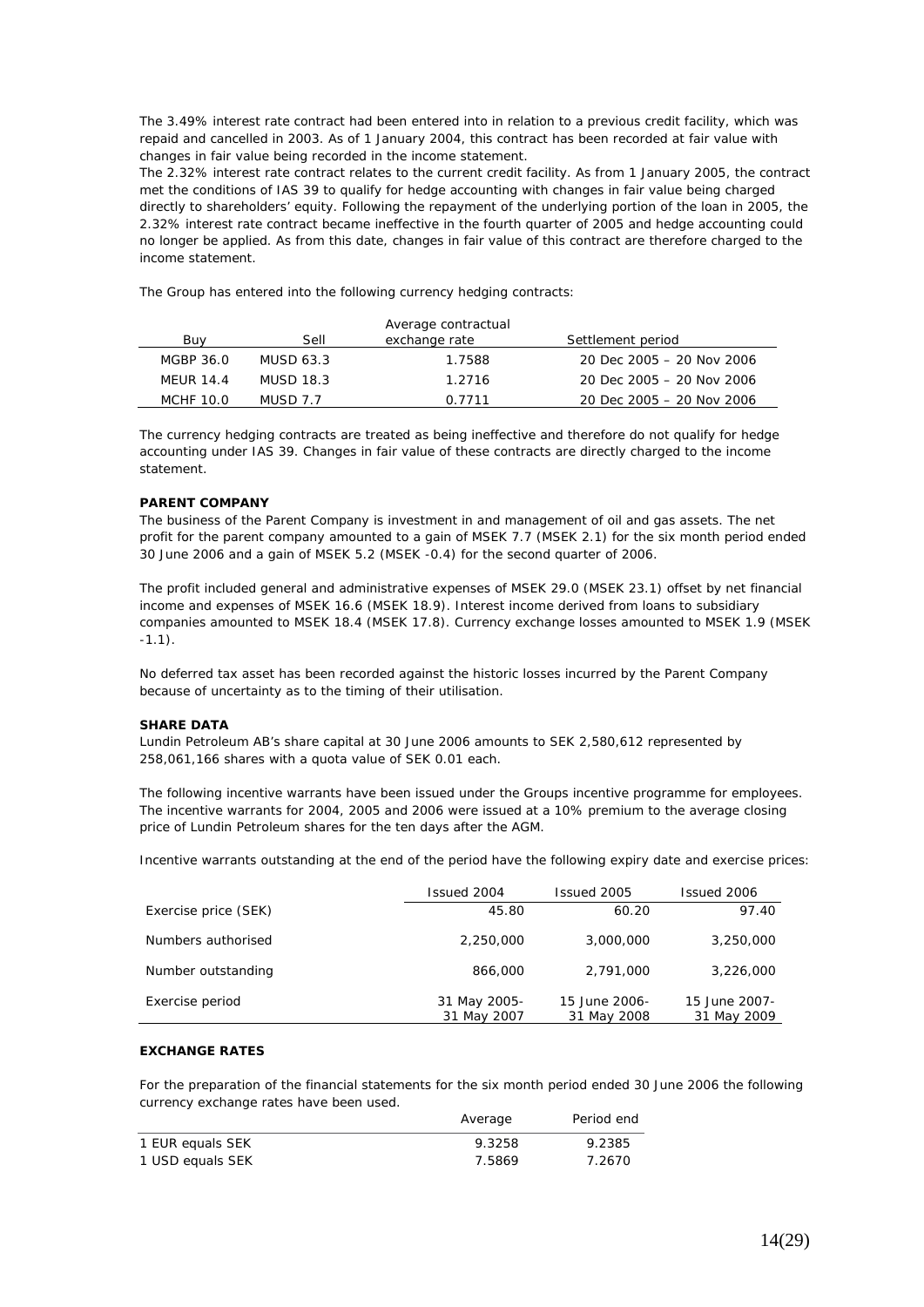### **ACCOUNTING PRINCIPLES**

The financial statements of the Group have been prepared in accordance with International Accounting Standard (IAS) 34, Interim Reporting. The accounting policies adopted are consistent with those followed in the preparation of the Group's annual financial statements for the year ended 31 December 2005.

The financial statements of the Parent Company have been prepared in accordance with RR32 as in the annual report for the year ended 31 December 2005.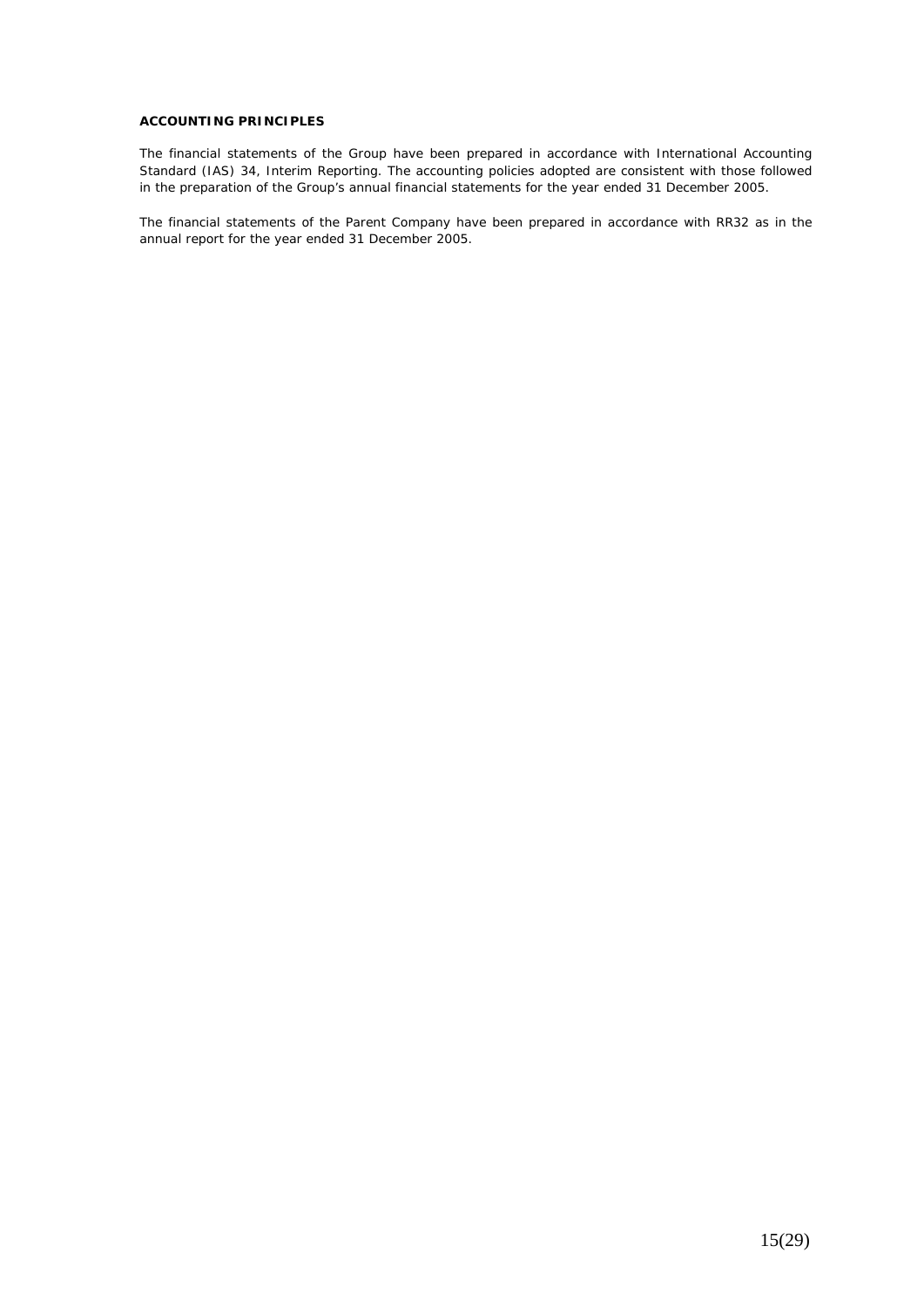# INCOME STATEMENT<<

|                                                             |              | 1 Jan 2006-<br>30 Jun 2006 | 1 Apr 2006-<br>30 Jun 2006 | 1 Jan 2005-<br>30 Jun 2005 | 1 Apr 2005-<br>30 Jun 2005 | 1 Jan 2005-<br>31 Dec 2005 |
|-------------------------------------------------------------|--------------|----------------------------|----------------------------|----------------------------|----------------------------|----------------------------|
| <b>Expressed in TSEK</b>                                    | Note         | 6 months                   | 3 months                   | 6 months                   | 3 months                   | 12 months                  |
| <b>Operating income</b>                                     |              |                            |                            |                            |                            |                            |
| Net sales of oil and gas                                    | 1            | 2,192,843                  | 997,622                    | 1,904,004                  | 993,277                    | 3,995,477                  |
| Other operating income                                      |              | 109,004                    | 59,471                     | 88,598                     | 45,631                     | 194,707                    |
| Cost of sales                                               |              | 2,301,847                  | 1,057,093                  | 1,992,602                  | 1,038,908                  | 4,190,184                  |
| Production costs<br>Depletion of oil and gas                | 2            | $-667,832$                 | $-387,206$                 | $-651,400$                 | $-382,417$                 | $-1,310,905$               |
| properties<br>Write off of oil and gas                      | 3            | $-405,201$                 | $-204,128$                 | $-388,052$                 | $-193,772$                 | -753,428                   |
| properties                                                  |              | $-34,407$                  | $-20,420$                  | $-11,176$                  | $-2,617$                   | $-208,135$                 |
| Gross profit                                                |              | 1,194,407                  | 445,339                    | 941,974                    | 460,102                    | 1,917,716                  |
| Sale of assets                                              |              |                            |                            |                            |                            | 192,122                    |
| Other income<br>General, administration and                 |              | 2,842                      | 879                        | 3,319                      | 597                        | 6,438                      |
| depreciation expenses                                       |              | $-55,780$                  | $-23,947$                  | $-49,831$                  | $-29,341$                  | $-103, 118$                |
| <b>Operating profit</b>                                     | $\mathbf{1}$ | 1,141,469                  | 422,271                    | 895,462                    | 431,358                    | 2,013,158                  |
| <b>Result from financial</b><br>investments                 |              |                            |                            |                            |                            |                            |
| Financial income                                            | 4            | 89,585                     | 46,617                     | 15,653                     | 8,774                      | 44,012                     |
| Financial expenses                                          | 5            | $-47,349$                  | $-24,723$                  | $-119,078$                 | $-67,980$                  | $-196,461$                 |
|                                                             |              | 42,236                     | 21,894                     | $-103,425$                 | $-59,206$                  | $-152,449$                 |
| Profit before tax                                           |              | 1,183,705                  | 444,165                    | 792,037                    | 372,152                    | 1,860,709                  |
| Tax                                                         | 6            | -681,567                   | $-361,536$                 | $-325,961$                 | $-156, 117$                | -866,734                   |
| Net profit                                                  |              | 502,138                    | 82,629                     | 466,076                    | 216,035                    | 993,975                    |
| Net profit attributable to:<br>Shareholders of the parent   |              |                            |                            |                            |                            |                            |
| company<br>Minority interest                                |              | 501,242<br>896             | 81,936<br>693              | 465,851<br>225             | 216,512<br>$-478$          | 993,507<br>468             |
| Net profit                                                  |              | 502,138                    | 82,629                     | 466,076                    | 216,035                    | 993,975                    |
| Earnings per share - SEK 1)<br>Diluted earnings per share - |              | 1.95                       | 0.32                       | 1.83                       | 0.85                       | 3.89                       |
| <b>SEK 1)</b>                                               |              | 1.94                       | 0.32                       | 1.82                       | 0.84                       | 3.87                       |

1) Based on net profit attributable to shareholders of the parent company.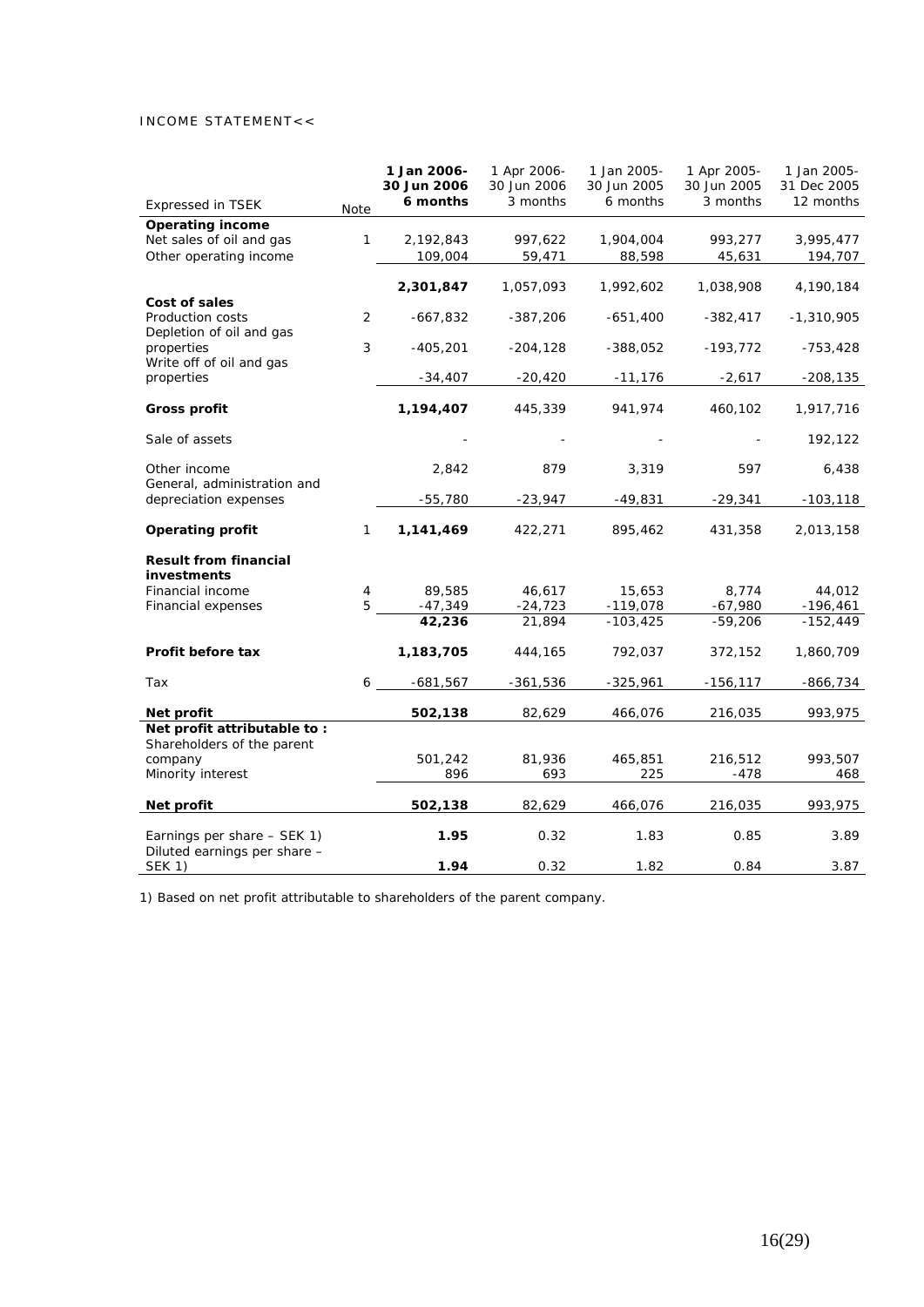# >>BALANCE SHEET

|                                                |                | 30 Jun 2006 | 31 Dec 2005 |
|------------------------------------------------|----------------|-------------|-------------|
| <b>Expressed in TSEK</b>                       | Note           |             |             |
| <b>ASSETS</b>                                  |                |             |             |
| <b>Tangible fixed assets</b>                   |                |             |             |
| Oil and gas properties                         | $\overline{7}$ | 6,101,068   | 5,732,871   |
| Other tangible fixed assets                    |                | 100,981     | 94,136      |
| <b>Total tangible fixed assets</b>             |                | 6,202,049   | 5,827,007   |
| <b>Financial fixed assets</b>                  | 8              | 560,034     | 502,474     |
| <b>Total fixed assets</b>                      |                | 6,762,083   | 6,329,481   |
| <b>Current assets</b>                          |                |             |             |
| Current assets receivables and inventories     | 9              | 1,062,606   | 1,043,477   |
| Cash and bank                                  |                | 349,960     | 389,415     |
| <b>Total current assets</b>                    |                | 1,412,566   | 1,432,892   |
| <b>TOTAL ASSETS</b>                            |                | 8,174,649   | 7,762,373   |
| <b>EQUITY AND LIABILITIES</b><br><b>Equity</b> |                |             |             |
| Shareholders equity                            |                | 3,902,658   | 3,679,616   |
| Minority interest                              |                | 4,062       | 3,050       |
| <b>Total equity</b>                            |                | 3,906,720   | 3,682,666   |
| <b>Non-current liabilities</b>                 |                |             |             |
| Provisions                                     | 10             | 2,359,151   | 2,087,250   |
| Bank loans                                     |                | 272,513     | 736,151     |
| <b>Total non-current liabilities</b>           |                | 2,631,664   | 2,823,401   |
| <b>Current liabilities</b>                     | 11             | 1,636,265   | 1,256,306   |
| TOTAL EQUITY AND LIABILITIES                   |                | 8,174,649   | 7,762,373   |
| Pledged assets<br>Contingent liabilities       |                | 1,114,692   | 1,128,763   |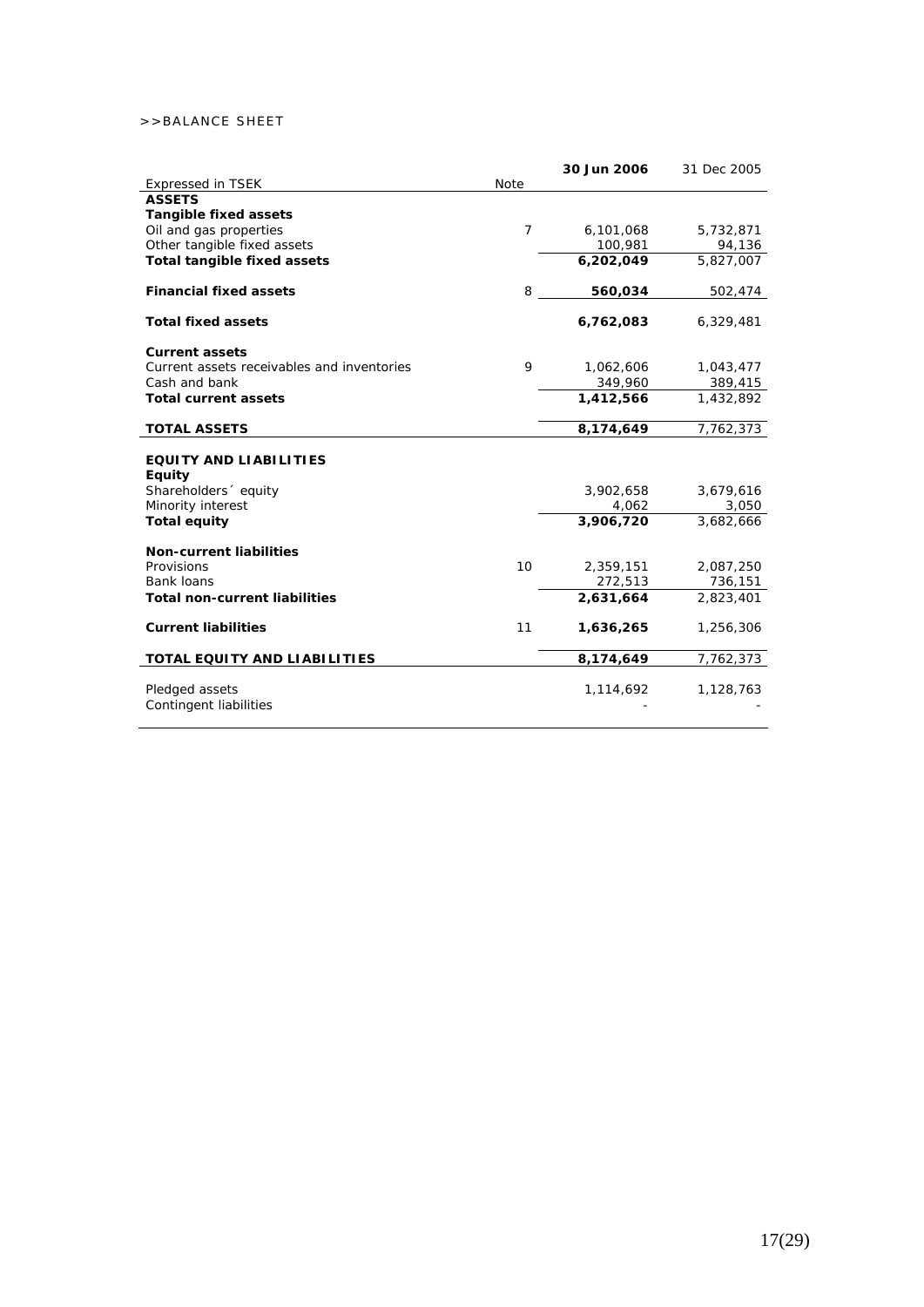# STATEMENT OF CASH FLOW<<

| 30 Jun 2006<br>30 Jun 2005<br>30 Jun 2006<br>30 Jun 2005<br>31 Dec 2005<br><b>Expressed in TSEK</b><br>6 months<br>3 months<br>6 months<br>3 months<br>12 months<br>Cash flow from operations<br>Net profit<br>502,138<br>82,629<br>466,076<br>216,035<br>Adjustments for depletion and other<br>non-cash related items<br>766,217<br>464,453<br>679,365<br>324,058<br>Changes in working capital<br>263,459<br>$-218,926$<br>12,349<br>456,771<br>Total cash flow from operations<br>1,531,814<br>1,003,853<br>926,515<br>552,442<br>Cash flow used for investments<br>Investment in subsidiary assets | 1 Jan 2005- |
|---------------------------------------------------------------------------------------------------------------------------------------------------------------------------------------------------------------------------------------------------------------------------------------------------------------------------------------------------------------------------------------------------------------------------------------------------------------------------------------------------------------------------------------------------------------------------------------------------------|-------------|
|                                                                                                                                                                                                                                                                                                                                                                                                                                                                                                                                                                                                         |             |
|                                                                                                                                                                                                                                                                                                                                                                                                                                                                                                                                                                                                         |             |
|                                                                                                                                                                                                                                                                                                                                                                                                                                                                                                                                                                                                         |             |
|                                                                                                                                                                                                                                                                                                                                                                                                                                                                                                                                                                                                         | 993,975     |
|                                                                                                                                                                                                                                                                                                                                                                                                                                                                                                                                                                                                         |             |
|                                                                                                                                                                                                                                                                                                                                                                                                                                                                                                                                                                                                         | 1,436,152   |
|                                                                                                                                                                                                                                                                                                                                                                                                                                                                                                                                                                                                         | 111,217     |
|                                                                                                                                                                                                                                                                                                                                                                                                                                                                                                                                                                                                         | 2,541,344   |
|                                                                                                                                                                                                                                                                                                                                                                                                                                                                                                                                                                                                         |             |
|                                                                                                                                                                                                                                                                                                                                                                                                                                                                                                                                                                                                         | $-236$      |
| Sale of assets/investments                                                                                                                                                                                                                                                                                                                                                                                                                                                                                                                                                                              | 192,122     |
| Investment/divestment of real estate<br>$-11,693$<br>$-3,123$                                                                                                                                                                                                                                                                                                                                                                                                                                                                                                                                           | $-40,190$   |
| 16,380<br>$-41,634$<br>$-40,051$<br>$-12,836$<br>Change in other financial fixed assets                                                                                                                                                                                                                                                                                                                                                                                                                                                                                                                 | 16,850      |
| Other payments<br>$-19,970$<br>$-19,650$<br>$-13,451$<br>$-13,149$                                                                                                                                                                                                                                                                                                                                                                                                                                                                                                                                      | $-13,419$   |
| Investment in oil and gas properties<br>$-1,065,281$<br>$-667,001$<br>$-687,320$<br>$-383,521$<br>$-1,852,415$                                                                                                                                                                                                                                                                                                                                                                                                                                                                                          |             |
| Investment in other fixed assets<br>$-7,756$<br>$-4,551$<br>$-24,011$<br>$-17,652$                                                                                                                                                                                                                                                                                                                                                                                                                                                                                                                      | $-16, 137$  |
| Total cash flow used for                                                                                                                                                                                                                                                                                                                                                                                                                                                                                                                                                                                |             |
| investments<br>$-1, 146, 334$<br>$-734,376$<br>$-737,618$<br>$-397,942$<br>$-1,713,425$                                                                                                                                                                                                                                                                                                                                                                                                                                                                                                                 |             |
| Cash flow used for financing                                                                                                                                                                                                                                                                                                                                                                                                                                                                                                                                                                            |             |
| Changes in long-term bank loan<br>$-417,278$<br>$-378,379$<br>$-268,544$<br>$-251,249$                                                                                                                                                                                                                                                                                                                                                                                                                                                                                                                  | $-822,240$  |
| Proceeds from share issues<br>24,533<br>19,364<br>26,165<br>18,946                                                                                                                                                                                                                                                                                                                                                                                                                                                                                                                                      | 59,275      |
| Total cash flow used for financing<br>$-392,745$<br>$-359,015$<br>$-242,379$<br>$-232,303$                                                                                                                                                                                                                                                                                                                                                                                                                                                                                                              | $-762,965$  |
| $-7,265$<br>$-89,538$<br>$-53,482$<br>$-77,803$<br>Change in cash and bank                                                                                                                                                                                                                                                                                                                                                                                                                                                                                                                              | 64,954      |
|                                                                                                                                                                                                                                                                                                                                                                                                                                                                                                                                                                                                         |             |
| Cash and bank at the beginning of the                                                                                                                                                                                                                                                                                                                                                                                                                                                                                                                                                                   |             |
| period<br>389,415<br>463,921<br>268,377<br>310,755                                                                                                                                                                                                                                                                                                                                                                                                                                                                                                                                                      | 268,377     |
| Currency exchange difference in cash<br>and bank<br>$-32,190$<br>39,613<br>21,556<br>$-24,423$                                                                                                                                                                                                                                                                                                                                                                                                                                                                                                          | 56,084      |
| Cash and bank at the end of the                                                                                                                                                                                                                                                                                                                                                                                                                                                                                                                                                                         |             |
| 349,960<br>period<br>349,960<br>254,508<br>254,508                                                                                                                                                                                                                                                                                                                                                                                                                                                                                                                                                      | 389,415     |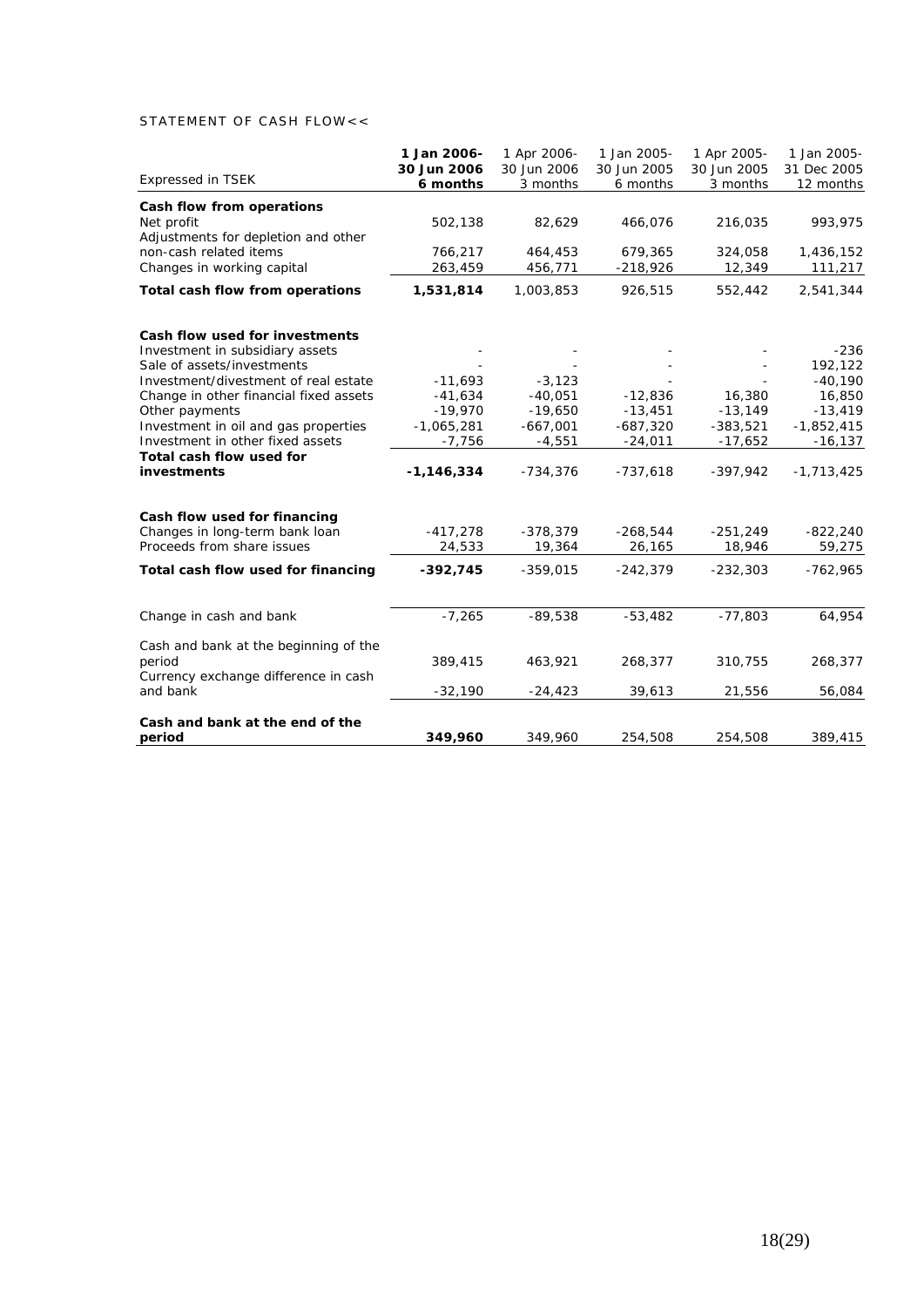# >>STATEMENT OF CHANGES IN EQUITY

|                                                                    |                  | Additional<br>paid-in-<br>capital/ |                      |               |                      |                         |
|--------------------------------------------------------------------|------------------|------------------------------------|----------------------|---------------|----------------------|-------------------------|
| <b>Expressed in TSEK</b>                                           | Share<br>capital | Other<br>reserves*                 | Retained<br>earnings | Net<br>profit | Minority<br>interest | Total<br>Equity         |
| Balance at 1 January 2005                                          | 2,537            | 830,630                            | 837,676              | 598,245       | 2,931                | 2,272,019               |
| Transfer of prior year net profit                                  |                  |                                    | 598,245              | $-598,245$    |                      |                         |
| Currency translation difference<br>Change in hedge reserve         |                  | 253,695<br>$-193,494$              |                      |               | 33                   | 253,728<br>$-193,494$   |
| Income and expenses<br>recognised directly in equity<br>Net profit |                  | 60,201                             |                      | 465,851       | 33<br>225            | 60,234<br>466,076       |
| <b>Total recognised income</b><br>and expense for the period       |                  | 60,201                             |                      | 465,851       | 258                  | 526,310                 |
| Issuance of shares<br>Share based payments<br>Investments          | 20               | 26,145                             | 6,528                |               | -807                 | 26,165<br>6,528<br>-807 |
| Balance at 30 June 2005                                            | 2,557            | 916,976                            | 1,442,449            | 465,851       | 2,382                | 2,830,215               |
| Transfer of hedge reserve                                          |                  | 98,194                             | $-98,194$            |               |                      |                         |
| Currency translation difference<br>Change in hedge reserve         |                  | 47,892<br>131,563                  |                      |               | 498                  | 48,390<br>131,563       |
| Change in fair value<br>Income and expenses                        |                  | 99,109                             |                      |               |                      | 99,109                  |
| recognised directly in equity<br>Net profit                        |                  | 278,564                            |                      | 527,656       | 498<br>243           | 279,062<br>527,899      |
| <b>Total recognised income</b><br>and expense for the period       |                  | 278,564                            |                      | 527,656       | 741                  | 806,961                 |
| Issuance of shares<br>Transfer of share based                      | 14               | 33,096                             |                      |               |                      | 33,110                  |
| payments                                                           |                  | 6,575                              | $-6,575$             |               |                      |                         |
| Share based payments                                               |                  |                                    | 12,453               |               |                      | 12,453                  |
| Investments<br><b>Balance at 31 December</b>                       |                  |                                    |                      |               | $-73$                | -73                     |
| 2005                                                               | 2,571            | 1,333,405                          | 1,350,133            | 993,507       | 3,050                | 3,682,666               |
|                                                                    |                  |                                    |                      |               |                      |                         |
| Transfer of prior year net profit                                  |                  |                                    | 993,507              | $-993,507$    |                      |                         |
| Currency translation difference                                    |                  | $-250,793$                         |                      |               | 116                  | $-250,677$              |
| Change in hedge reserve                                            |                  | -67,647                            |                      |               |                      | -67,647                 |
| Fair value adjustment<br>Income and expenses                       |                  | 4,906                              |                      |               |                      | 4,906                   |
| recognised directly in equity<br>Net profit                        |                  | $-313,534$                         |                      | 501,242       | 116<br>896           | $-313,418$<br>502,138   |
| <b>Total recognised income</b>                                     |                  |                                    |                      |               |                      |                         |
| and expense for the period                                         |                  | $-313,534$                         |                      | 501,242       | 1,012                | 188,720                 |
| Issuance of shares<br>Transfer of share based                      | 9                | 24,523                             |                      |               |                      | 24,532                  |
| payments                                                           |                  | 3,366                              | $-3,366$             |               |                      |                         |
| Share based payments<br>Balance at 30 June 2006                    | 2,580            | 1,047,760                          | 10,802<br>2,351,076  | 501,242       | 4,062                | 10,802<br>3,906,720     |
|                                                                    |                  |                                    |                      |               |                      |                         |

\* Other reserves comprises available-for-sale reserve, hedge reserve and currency translation reserve.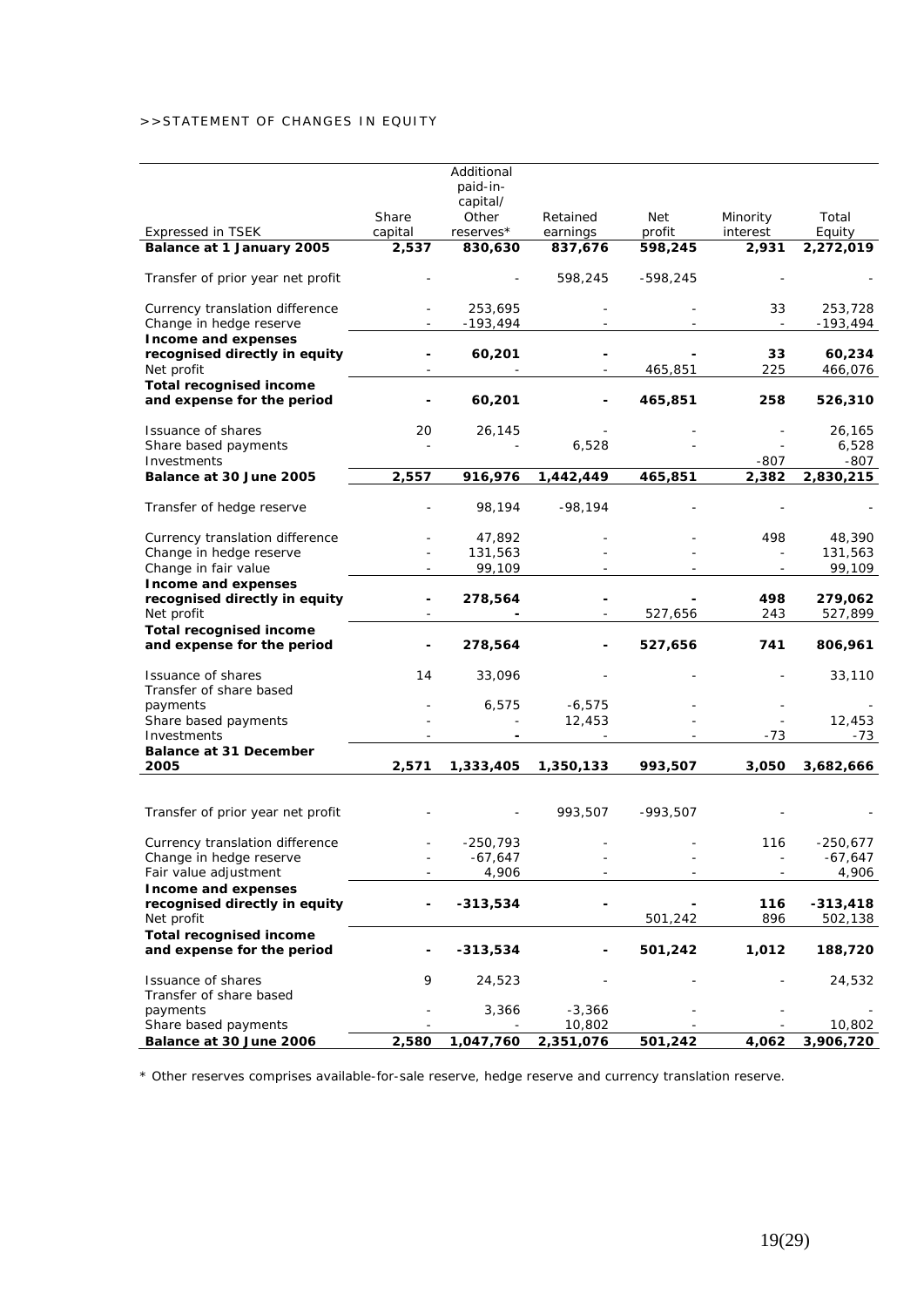| Note 1. Segmental information, | 1 Jan 2006- | 1 Apr 2006- | 1 Jan 2005- | 1 Apr 2005- | 1 Jan 2005- |
|--------------------------------|-------------|-------------|-------------|-------------|-------------|
| <b>TSEK</b>                    | 30 Jun 2006 | 30 Jun 2006 | 30 Jun 2005 | 30 Jun 2005 | 31 Dec 2005 |
|                                | 6 months    | 3 months    | 6 months    | 3 months    | 12 months   |
| Net sales of:                  |             |             |             |             |             |
| Crude oil                      |             |             |             |             |             |
| - United Kingdom               | 1,573,456   | 752,268     | 1,327,448   | 722,318     | 2,908,682   |
| - France                       | 315,269     | 125,136     | 284,851     | 144,477     | 629,842     |
| - Norway                       | 68,895      | 35,814      | 69,315      | 41,913      | 140,713     |
| - Indonesia                    | 90,481      | 54,546      | 88,496      | 45,202      | 179,673     |
| - Tunisia                      | 58,651      | 32,153      | 28,317      | 206         | 153,751     |
|                                | 2,106,752   | 999,917     | 1,798,427   | 954,116     | 4,012,661   |
| Condensate                     |             |             |             |             |             |
| - United Kingdom               | 22,306      | 8,135       | 19,608      | 8,539       | 36,527      |
| - Netherlands                  | 2,961       | 2,414       | 1,680       | 615         | 3,467       |
| - Indonesia                    | 168         | 59          | 547         | 547         | 1,234       |
|                                | 25,435      | 10,608      | 21,835      | 9,701       | 41,228      |
| Gas                            |             |             |             |             |             |
| - Norway                       | 219         | 84          | 726         | 373         | 1,746       |
| - Netherlands                  | 149,946     | 71,792      | 114,004     | 54,594      | 229,617     |
| - Indonesia                    | 534         | 223         | 655         | 270         | 1,328       |
| - Ireland                      |             |             | 5,671       | 1,329       | 5,776       |
|                                | 150,699     | 72,099      | 121,056     | 56,566      | 238,467     |
| Service fee                    |             |             |             |             |             |
| - Venezuela                    | 25,409      | $-669$      | 69,998      | 41,893      | 127,408     |
| Oil price hedging settlement   | $-115,452$  | $-84,333$   | $-107,312$  | $-68,999$   | $-424,287$  |
|                                | 2,192,843   | 997,622     | 1,904,004   | 993,277     | 3,995,477   |
|                                |             |             |             |             |             |
| Operating profit contribution  |             |             |             |             |             |
| - United Kingdom               | 813,888     | 312,460     | 615,374     | 305,826     | 1,397,827   |
| - France                       | 213,729     | 95,412      | 126,706     | 58,277      | 277,100     |
| - Norway                       | 34,387      | 16,989      | 42,633      | 22,506      | 267,559     |
| - Netherlands                  | 74,893      | 41,013      | 54,160      | 22,867      | 62,206      |
| - Venezuela                    | $-13,713$   | $-18,952$   | 35,688      | 21,974      | 57,146      |
| - Indonesia                    | 57,377      | 15,149      | 46,942      | 23,498      | 119,655     |
| - Tunisia                      | $-4,370$    | $-26,908$   | 12,145      | $-7,394$    | 57,899      |
| - Ireland                      |             |             | 3,813       | 1,668       | 4,222       |
| - Nigeria                      |             |             |             |             | $-158, 174$ |
| - Iran                         |             |             | $-4,170$    | 364         | $-6,078$    |
| - Other                        | $-34,722$   | $-12,892$   | $-37,829$   | $-18,228$   | $-66,204$   |
| <b>Total operating profit</b>  | 1,141,469   | 422,271     | 895,462     | 431,358     | 2,013,158   |
| contribution                   |             |             |             |             |             |

| Note 2. Production costs,          | 1 Jan 2006-<br>30 Jun 2006 | 1 Apr 2006-<br>30 Jun 2006 | 1 Jan 2005-<br>30 Jun 2005 | 1 Apr 2005-<br>30 Jun 2005 | 1 Jan 2005-<br>31 Dec 2005 |
|------------------------------------|----------------------------|----------------------------|----------------------------|----------------------------|----------------------------|
| <i>TSEK</i>                        | 6 months                   | 3 months                   | 6 months                   | 3 months                   | 12 months                  |
| Cost of operations                 | 597.881                    | 314,197                    | 560.391                    | 305,311                    | 1,107,591                  |
| Tariff and transportation expenses | 68,416                     | 27.179                     | 73,425                     | 33,925                     | 133,492                    |
| Direct production taxes            | 16,080                     | 7.913                      | 16.047                     | 8.676                      | 35,805                     |
| Changes in inventory/ overlift     |                            |                            |                            |                            |                            |
| position                           | $-14.545$                  | 37.917                     | 1.537                      | 34,505                     | 34,017                     |
|                                    | 667.832                    | 387.206                    | 651,400                    | 382,417                    | 1,310,905                  |

| Note 3. Depletion of oil and gas | 1 Jan 2006- | 1 Apr 2006- | 1 Jan 2005- | 1 Apr 2005- | 1 Jan 2005- |
|----------------------------------|-------------|-------------|-------------|-------------|-------------|
| properties,                      | 30 Jun 2006 | 30 Jun 2006 | 30 Jun 2005 | 30 Jun 2005 | 31 Dec 2005 |
| <i>TSEK</i>                      | 6 months    | 3 months    | 6 months    | 3 months    | 12 months   |
| United Kingdom                   | 237.723     | 101.781     | 261,783     | 130,889     | 508,519     |
| France                           | 30,402      | 12.625      | 32,568      | 16.074      | 67,651      |
| Norway                           | 13,611      | 5,983       | 13,534      | 6,541       | 26.663      |
| <b>Netherlands</b>               | 35,158      | 16.614      | 37.862      | 17.984      | 70.834      |
| Indonesia                        | 12,680      | 9.070       | 8.427       | 4,220       | 16,192      |
| Tunisia                          | 44,233      | 39,830      | 10.630      | 4.942       | 18,831      |
| Venezuela                        | 31,394      | 18,225      | 23,248      | 13,122      | 44,738      |
|                                  | 405,201     | 204,128     | 388,052     | 193,772     | 753,428     |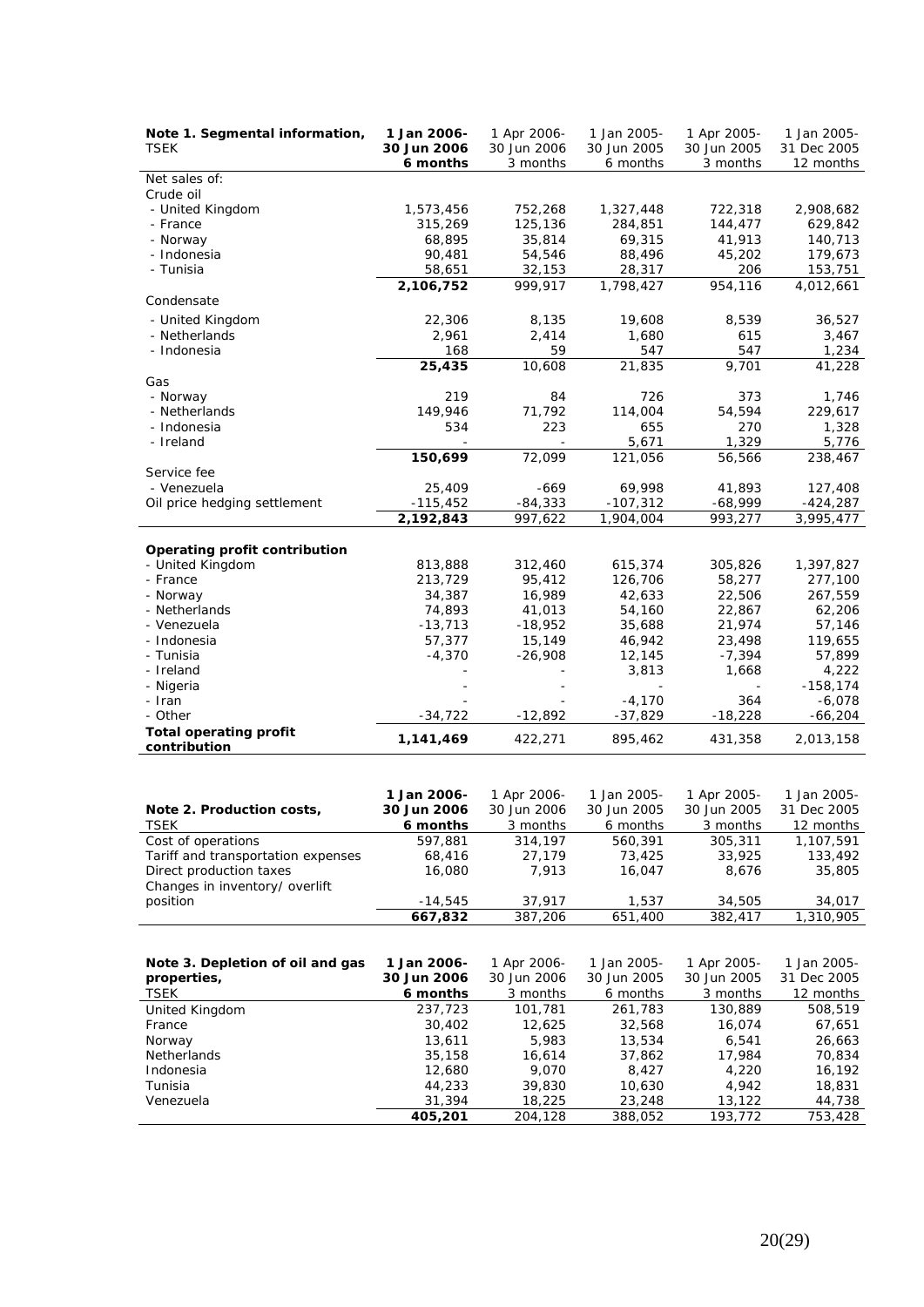|                            | 1 Jan 2006- | 1 Apr 2006- | 1 Jan 2005- | 1 Apr 2005- | 1 Jan 2005- |
|----------------------------|-------------|-------------|-------------|-------------|-------------|
| Note 4. Financial income,  | 30 Jun 2006 | 30 Jun 2006 | 30 Jun 2005 | 30 Jun 2005 | 31 Dec 2005 |
| TSEK                       | 6 months    | 3 months    | 6 months    | 3 months    | 12 months   |
| Interest income            | 14,445      | 6.755       | 8.964       | 5,533       | 31,195      |
| Dividends received         | 6.495       | 3.110       | 6.689       | 3,241       | 12,817      |
| Other financial income     | 2.196       | 2.196       |             |             |             |
| Foreign exchange gain, net | 66.449      | 34,556      |             |             |             |
|                            | 89,585      | 46.617      | 15,653      | 8.774       | 44,012      |

| Note 5. Financial expenses,        | 1 Jan 2006- | 1 Apr 2006- | 1 Jan 2005- | 1 Apr 2005- | 1 Jan 2005- |
|------------------------------------|-------------|-------------|-------------|-------------|-------------|
|                                    | 30 Jun 2006 | 30 Jun 2006 | 30 Jun 2005 | 30 Jun 2005 | 31 Dec 2005 |
| <b>TSEK</b>                        | 6 months    | 3 months    | 6 months    | 3 months    | 12 months   |
| Loan interest expenses             | 18,338      | 8,694       | 27,392      | 13,093      | 45,003      |
| Change in market value interest    |             |             |             |             |             |
| rate hedge                         | 232         | 947         | $-4,292$    | 1,363       | $-7,949$    |
| Unwind site restoration discount   | 13,737      | 8,772       | 8,309       | 4,499       | 17,082      |
| Amortisation of deferred financing |             |             |             |             |             |
| fees                               | 9,396       | 4,688       | 6,908       | 3,283       | 15,182      |
| Foreign exchange loss, net         |             |             | 78,433      | 44,347      | 121,971     |
| Other financial expenses           | 5,646       | 1,622       | 2,328       | 1,395       | 5,172       |
|                                    | 47,349      | 24,723      | 119,078     | 67,980      | 196,461     |
|                                    |             |             |             |             |             |
| Note 6. Tax,                       | 1 Jan 2006- | 1 Apr 2006- | 1 Jan 2005- | 1 Apr 2005- | 1 Jan 2005- |
|                                    | 30 Jun 2006 | 30 Jun 2006 | 30 Jun 2005 | 30 Jun 2005 | 31 Dec 2005 |
| <b>TSEK</b>                        | 6 months    | 3 months    | 6 months    | 3 months    | 12 months   |
| Current corporation tax            | 384,059     | 138,532     | 52,153      | 33,317      | 240,653     |
| Deferred corporation tax           | 260,454     | 201,946     | 260,685     | 107,426     | 647,131     |
| Current petroleum tax              | 18,371      | 12,293      | 14,452      | 9,586       | 11,270      |
| Deferred petroleum tax             | 18,683      | 8,765       | $-1,329$    | 5,788       | $-32,320$   |
|                                    | 681,567     | 361,536     | 325,961     | 156,117     | 866,734     |

| Note 7. Oil and gas properties,<br><i>TSEK</i> | <b>Book amount</b><br>30 Jun 2006 | Book amount<br>31 Dec 2005 |
|------------------------------------------------|-----------------------------------|----------------------------|
| United Kingdom                                 | 2,348,322                         | 2,560,154                  |
| France                                         | 835,427                           | 844,738                    |
| Norway                                         | 1,510,645                         | 1,237,580                  |
| <b>Netherlands</b>                             | 455,152                           | 470.630                    |
| Venezuela                                      | 173,028                           | 219,183                    |
| Indonesia                                      | 230.052                           | 232,339                    |
| Tunisia                                        | 383,252                           | 99,085                     |
| Ireland                                        | 4.390                             | 2,622                      |
| Sudan                                          | 61,310                            | 28,865                     |
| Albania                                        | 30.577                            | 30.269                     |
| Others                                         | 68,913                            | 7,406                      |
|                                                | 6.101.068                         | 5,732,871                  |

| Note 8. Financial fixed assets,<br>TSEK | <b>Book amount</b><br>30 Jun 2006 | Book amount<br>31 Dec 2005 |
|-----------------------------------------|-----------------------------------|----------------------------|
| Shares and participations               | 155,986                           | 151,928                    |
| Restricted cash                         | 19,735                            | 23,827                     |
| Deferred financing fees                 | 9.295                             | 18,905                     |
| Deferred tax asset                      | 364,739                           | 297,788                    |
| Derivative instrument                   |                                   | 1,825                      |
| Other financial fixed assets            | 10.279                            | 8,201                      |
|                                         | 560.034                           | 502,474                    |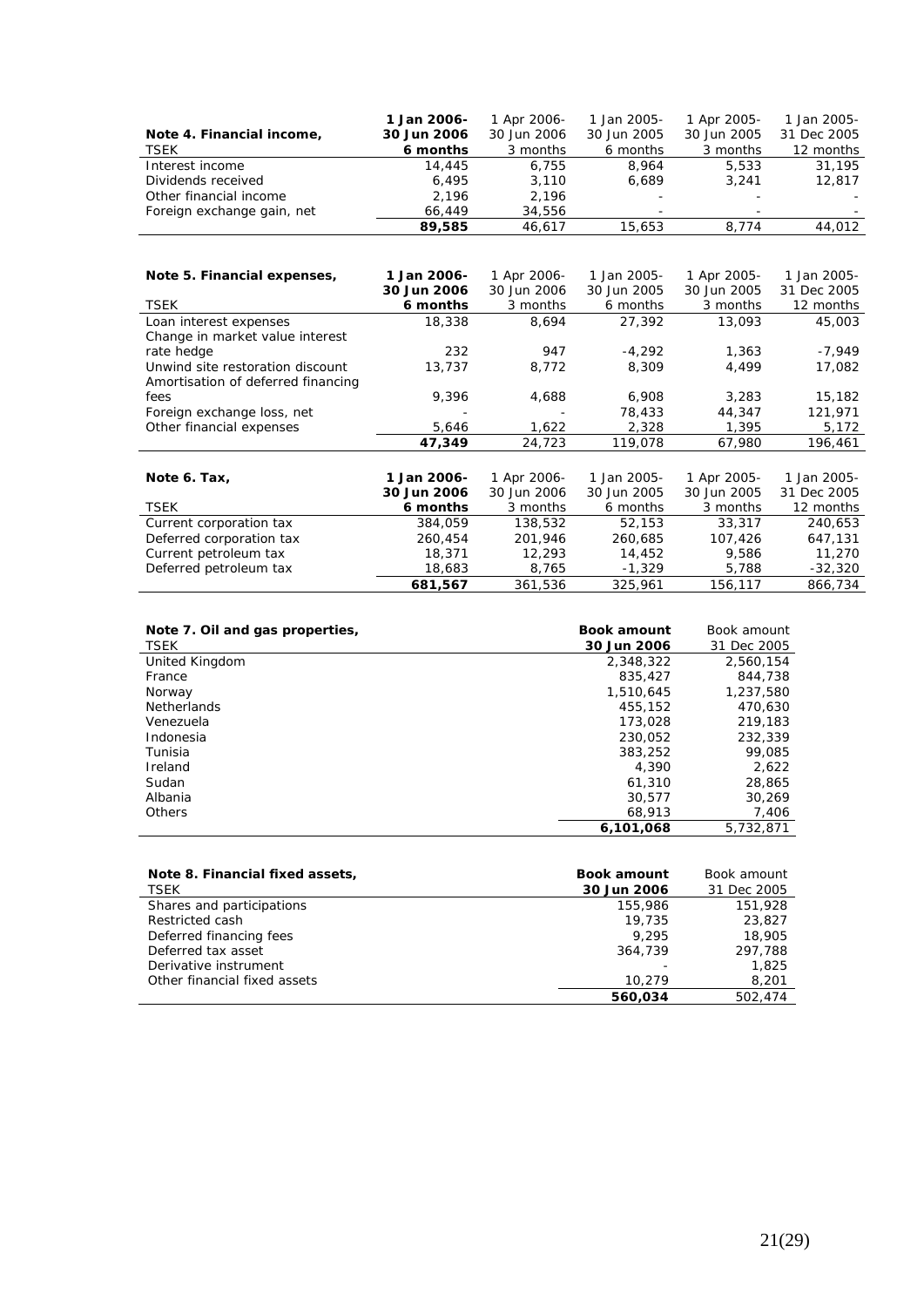| Note 9. Current receivables and inventories, | <b>Book amount</b> | Book amount |
|----------------------------------------------|--------------------|-------------|
| <i>TSEK</i>                                  | 30 Jun 2006        | 31 Dec 2005 |
| Inventories                                  | 95,434             | 99.943      |
| Trade receivables                            | 513,352            | 523,315     |
| <b>Underlift</b>                             | 91,019             | 49,482      |
| Corporation tax                              | 107,914            | 117,283     |
| Joint venture debtors                        | 183,624            | 180,989     |
| Derivative instruments                       | 25,287             | 13,430      |
| Other current assets                         | 45,976             | 59,035      |
|                                              | 1,062,606          | 1,043,477   |
|                                              |                    |             |
| Note 10. Provisions,                         | <b>Book amount</b> | Book amount |
| <i>TSEK</i>                                  | 30 Jun 2006        | 31 Dec 2005 |
| Site restoration                             | 396,830            | 329,173     |
| Pension                                      | 12,876             | 13,810      |
| Deferred taxes                               | 1,937,659          | 1,735,058   |
| Other                                        | 11,786             | 9,209       |
|                                              | 2,359,151          | 2,087,250   |
|                                              |                    |             |
| Note 11. Current liabilities,                | <b>Book amount</b> | Book amount |
| <b>TSEK</b>                                  | 30 Jun 2006        | 31 Dec 2005 |
| Trade navables                               | 123.354            | 135.394     |

| Acquisition liabilities<br>Derivative instruments | 37,998<br>244,447 | 38,615<br>193,777 |
|---------------------------------------------------|-------------------|-------------------|
| Joint venture creditors                           | 404.017           | 389,896           |
| Other current liabilities                         | 19,578            | 14,898            |
|                                                   | 1,636,265         | 1,256,306         |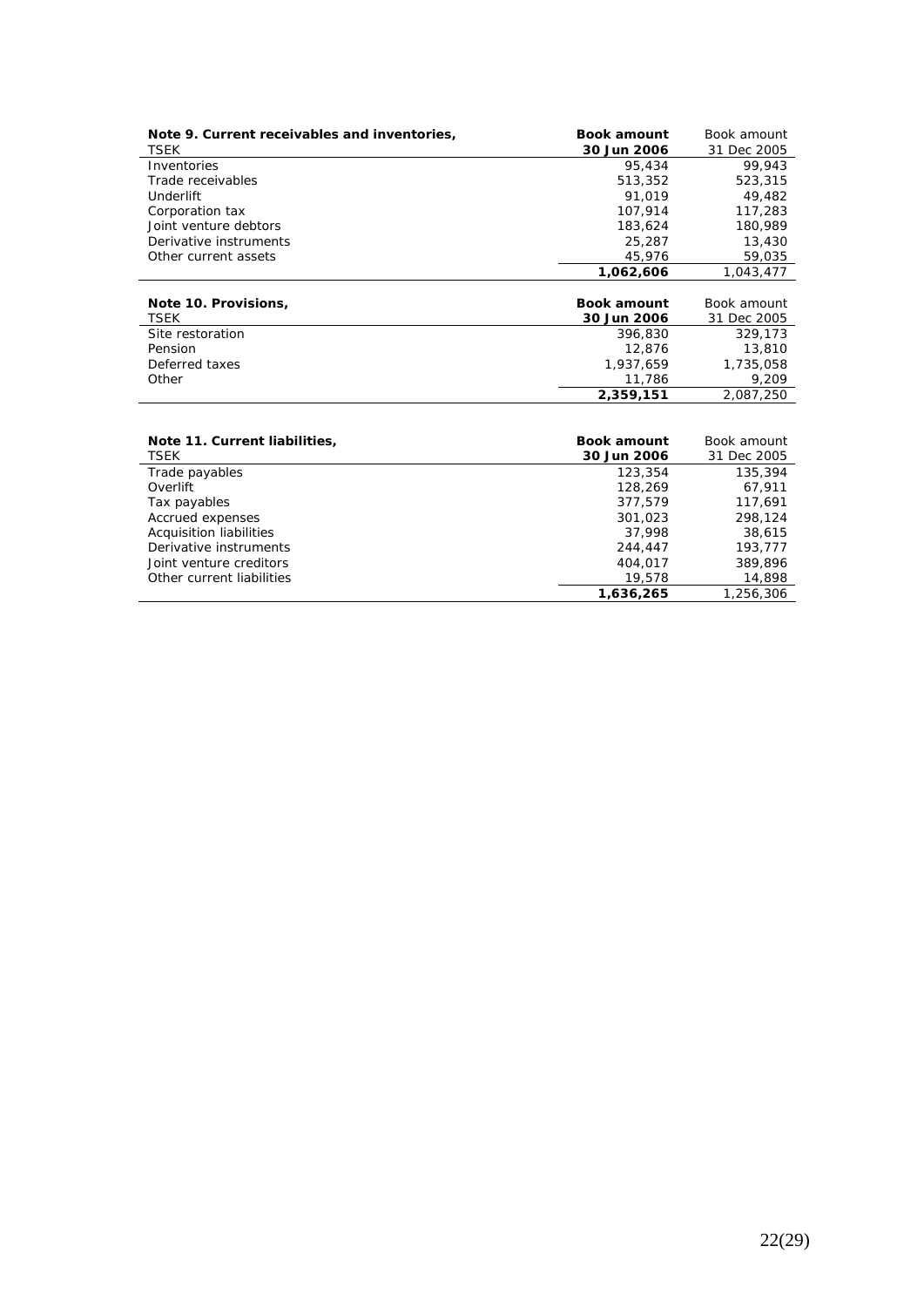# **PARENT COMPANY INCOME STATEMENT IN SUMMARY**

|                            | 1 Jan 2006- | 1 Apr 2006- | 1 Jan 2005- | 1 Apr 2005- | 1 Jan 2005- |
|----------------------------|-------------|-------------|-------------|-------------|-------------|
|                            | 30 Jun 2006 | 30 Jun 2006 | 30 Jun 2005 | 30 Jun 2005 | 31 Dec 2005 |
| <b>Expressed in TSEK</b>   | 6 months    | 3 months    | 6 months    | 3 months    | 12 months   |
|                            |             |             |             |             |             |
| Service income             | 20,091      | 11,913      | 6,218       | 3,650       | 18,776      |
|                            |             |             |             |             |             |
| <b>Gross profit</b>        | 20,091      | 11,913      | 6,218       | 3,650       | 18,776      |
|                            |             |             |             |             |             |
| General and administrative |             |             |             |             |             |
| expenses                   | $-28,983$   | $-14,730$   | $-23,068$   | $-14,404$   | -52,141     |
|                            |             |             |             |             |             |
| <b>Operating loss</b>      | $-8,892$    | $-2,817$    | $-16,850$   | $-10,754$   | $-33,365$   |
|                            |             |             |             |             |             |
| Financial income           | 18,502      | 9.351       | 18,933      | 10.213      | 39,846      |
| Financial expenses         | $-1,933$    | $-1,341$    |             | 166         | $-216$      |
|                            |             |             |             |             |             |
| Net profit before tax      | 7,677       | 5,193       | 2,083       | -375        | 6,265       |
|                            |             |             |             |             |             |
| Tax                        |             |             |             |             |             |
|                            |             |             |             |             |             |
| Net profit                 | 7,677       | 5,193       | 2,083       | -375        | 6,265       |

# **PARENT COMPANY BALANCE SHEET IN SUMMARY**

| <b>Expressed in TSEK</b>                                 | 30 Jun 2006 | 31 Dec 2005 |
|----------------------------------------------------------|-------------|-------------|
| <b>ASSETS</b>                                            |             |             |
| Financial fixed assets                                   | 886,700     | 875,237     |
| <b>Total fixed assets</b>                                | 886,700     | 875,237     |
| <b>Current Assets</b>                                    |             |             |
| Current receivables                                      | 14,735      | 11,136      |
| Cash and bank                                            | 19,282      | 10,856      |
|                                                          |             |             |
| <b>Total current assets</b>                              | 34,017      | 21,992      |
| <b>Total assets</b>                                      | 920,717     | 897,229     |
| SHAREHOLDERS' EQUITY AND LIABILITIES                     |             |             |
| Shareholders' equity including net profit for the period | 918,258     | 893,260     |
| <b>Current liabilities</b>                               | 2,459       | 3,969       |
| Total shareholders' equity and liabilities               | 920,717     | 897,229     |
| Pledged assets                                           | 1,114,692   | 1,128,763   |
| Contingent liabilities                                   |             |             |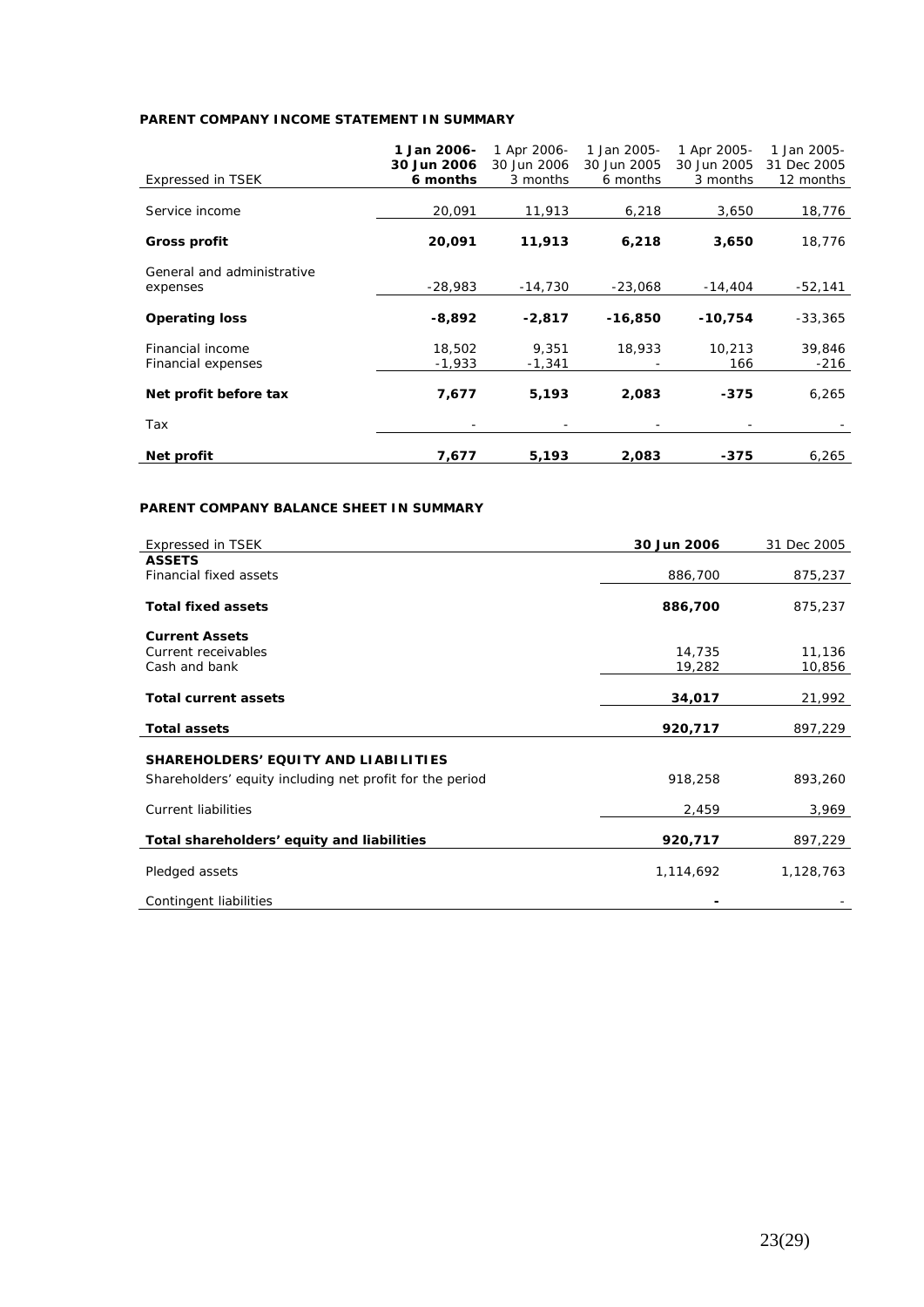# **PARENT COMPANY CASH FLOW STATEMENT IN SUMMARY**

| <b>Expressed in TSEK</b>          | 1 Jan 2006-<br>30 Jun 2006<br>6 months | 1 Apr 2006-<br>30 Jun 2006<br>3 months | 1 Jan 2005-<br>30 Jun 2005<br>6 months | 1 Apr 2005-<br>30 Jun 2005<br>3 months | 1 Jan 2005-<br>31 Dec 2005<br>12 months |
|-----------------------------------|----------------------------------------|----------------------------------------|----------------------------------------|----------------------------------------|-----------------------------------------|
| Cash flow from operations         |                                        |                                        |                                        |                                        |                                         |
| Net profit                        | 7,677                                  | 5,193                                  | 2.083                                  | $-375$                                 | 6,265                                   |
| Adjustment for non cash related   |                                        |                                        |                                        |                                        |                                         |
| items                             | 9.382                                  | 4.381                                  | 5,394                                  | 213                                    | 16,780                                  |
| Changes in working capital        | $-5,364$                               | $-1,128$                               | -5,157                                 | $-423$                                 | $-9,063$                                |
| <b>Total cash flow from</b>       |                                        |                                        |                                        |                                        |                                         |
| operations                        | 11,695                                 | 8,446                                  | 2,320                                  | $-585$                                 | 13,982                                  |
| Changes in loans to subsidiary    |                                        |                                        |                                        |                                        |                                         |
| companies                         | $-28,745$                              | $-14,450$                              | $-17,958$                              | $-6,863$                               | $-72,911$                               |
| Investment in subsidiaries        | $-149$                                 |                                        |                                        |                                        |                                         |
| Total cash flow used for          |                                        |                                        |                                        |                                        |                                         |
| investments                       | $-28,894$                              | $-14.450$                              | $-17,958$                              | $-6,863$                               | $-72,911$                               |
| Proceeds from share issue         | 24,533                                 | 19,364                                 | 26,163                                 | 18,944                                 | 59,275                                  |
| Total cash flow from financing    | 24,533                                 | 19,364                                 | 26,163                                 | 18,944                                 | 59,275                                  |
| Change in cash and bank           | 7,334                                  | 13,360                                 | 10,525                                 | 11,496                                 | 346                                     |
| Cash and bank at the beginning of |                                        |                                        |                                        |                                        |                                         |
| the period                        | 10,856                                 | 5,057                                  | 10,289                                 | 8,402                                  | 10,289                                  |
| Currency exchange difference      |                                        |                                        |                                        |                                        |                                         |
| Bank                              | 1,092                                  | 865                                    | $-280$                                 | 636                                    | 221                                     |
| Cash and bank at the end of       |                                        |                                        |                                        |                                        |                                         |
| the period                        | 19,282                                 | 19,282                                 | 20,534                                 | 20,534                                 | 10,856                                  |

# **STATEMENT OF CHANGES IN PARENT COMPANY EQUITY**

|                               | Restricted equity |           | Unrestricted equity |          |            |           |
|-------------------------------|-------------------|-----------|---------------------|----------|------------|-----------|
|                               | Share             | Statutory | Other               | Retained |            | Total     |
|                               | capital           | reserve   | reserves*           | earnings | Net profit | equity    |
| Balance at 1 January 2005     | 2,537             | 824,163   |                     | 10,712   | $-28.673$  | 808,739   |
| Transfer of prior year net    |                   |           |                     |          |            |           |
| profit                        |                   | $-28,673$ |                     |          | 28,673     |           |
| New share issuance            | 20                | 26,145    |                     |          |            | 26,165    |
| Share based payments          |                   |           |                     | 6,528    |            | 6,528     |
| Net profit                    |                   |           |                     |          | 2,083      | 2,083     |
| Balance at 30 June 2005       | 2,557             | 821,635   |                     | 17,240   | 2,083      | 843,515   |
|                               |                   |           |                     |          |            |           |
| New share issuance            | 14                | 33,096    |                     |          |            | 33,110    |
| Transfer of share based       |                   |           |                     |          |            |           |
| payments                      |                   | 6,575     |                     | $-6,575$ |            |           |
| Share based payments          |                   |           |                     | 12,453   |            | 12,453    |
| Net profit                    |                   |           |                     |          | 4,182      | 4,182     |
| <b>Balance at 31 December</b> |                   |           |                     |          |            |           |
| 2005                          | 2,571             | 861,306   |                     | 23,118   | 6,265      | 893,260   |
|                               |                   |           |                     |          |            |           |
| Transfer of prior year net    |                   |           |                     |          |            |           |
| profit                        |                   |           |                     | 6,265    | $-6,265$   |           |
| New share issuance            | 9                 |           | 24,523              |          |            | 24,532    |
| Transfer of share based       |                   |           |                     |          |            |           |
| payments                      |                   |           | 3,366               | $-3,366$ |            |           |
| Share based payments          |                   |           |                     | 10,802   |            | 10,802    |
| Currency translation reserve  |                   |           | $-18,013$           |          |            | $-18,013$ |
| Net profit                    |                   |           |                     |          | 7,677      | 7,677     |
| Balance at 30 June 2006       | 2,580             | 861,306   | 9,876               | 36,819   | 7,677      | 918,258   |

\* Other reserves comprises fair value reserve and share premium reserve.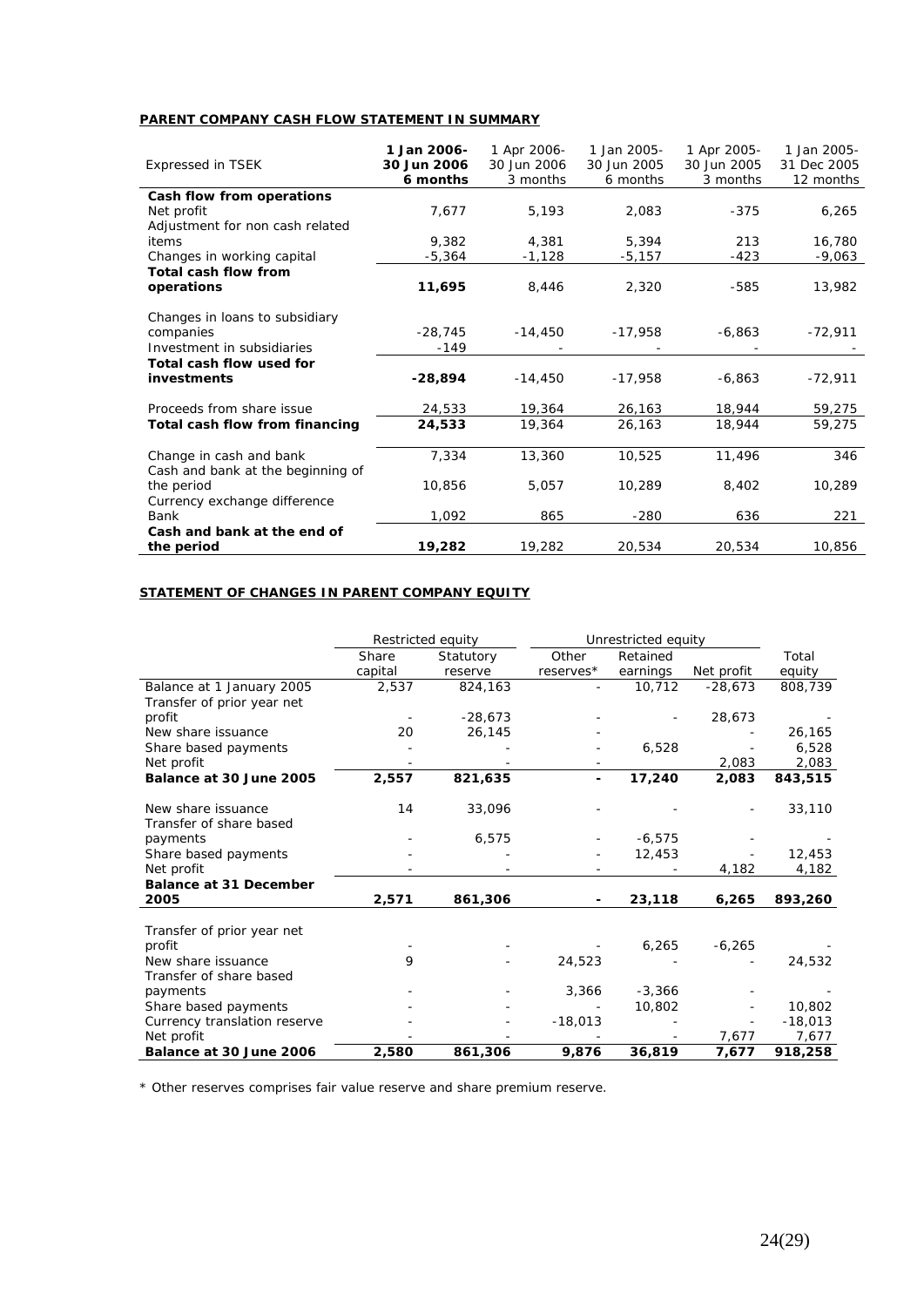## KEY FINANCIAL DATA<<

| Data per share                                    | 1 Jan 2006-<br>30 Jun 2006<br>6 months | 1 Apr 2006-<br>30 Jun 2006<br>3 months                      | 1 Jan 2005-<br>30 Jun 2005<br>6 months | 1 Apr 2005-<br>30 Jun 2005<br>3 months | 1 Jan 2005-<br>31 Dec 2005<br>12 months |
|---------------------------------------------------|----------------------------------------|-------------------------------------------------------------|----------------------------------------|----------------------------------------|-----------------------------------------|
| Shareholders' equity SEK per share <sup>1</sup>   | 15.14                                  | 15.14                                                       | 11.07                                  | 11.07                                  | 14.32                                   |
| Operating cash flow SEK per share <sup>2</sup>    | 4.76                                   | 2.00                                                        | 4.98                                   | 2.39                                   | 10.22                                   |
| Cash flow from operations SEK per                 |                                        |                                                             |                                        |                                        |                                         |
| share $3$                                         | 5.92                                   | 3.87                                                        | 3.62                                   | 2.15                                   | 9.89                                    |
| Earnings SEK per share <sup>4</sup>               | 1.95                                   | 0.32                                                        | 1.83                                   | 0.85                                   | 3.89                                    |
| Earnings SEK per share fully diluted <sup>5</sup> | 1.94                                   | 0.32                                                        | 1.82                                   | 0.84                                   | 3.87                                    |
| Dividend per share                                |                                        |                                                             |                                        |                                        |                                         |
| Quoted price at the end of the financial          |                                        |                                                             |                                        |                                        |                                         |
| period (regards the parent company),              |                                        |                                                             |                                        |                                        |                                         |
| <b>SEK</b>                                        | 87.25                                  | 87.25                                                       | 67.00                                  | 67.00                                  | 85.00                                   |
| Number of shares at period end                    |                                        | 258,061,166 258,061,166 255,727,166 255,727,166 257,140,166 |                                        |                                        |                                         |
| Weighted average number of shares                 |                                        |                                                             |                                        |                                        |                                         |
| for the period <sup>6</sup>                       |                                        | 257,570,912 257,816,037 254,782,507 255,192,669 255,685,730 |                                        |                                        |                                         |
| Weighted average number of shares                 |                                        |                                                             |                                        |                                        |                                         |
| for the period (fully diluted) <sup>6</sup>       |                                        | 258,847,614 259,092,739 256,135,208 256,689,633 256,974,123 |                                        |                                        |                                         |

1 the Group's shareholders' equity divided by the number of shares at period end.

<sup>2</sup> the Group's operating income less production costs and less current taxes divided by the weighted average number of shares for the period.

3 cash flow from operations in accordance with the consolidated statement of cash flow divided by the weighted average number of shares for the period.

4 the Group's net profit divided by the weighted average number of shares for the period.

5 the Group's net profit divided by the weighted average number of shares for the period after considering the dilution effect of outstanding warrants.

6 the number of shares at the beginning of the year with new issue of shares weighted for the proportion of the period they are in issue.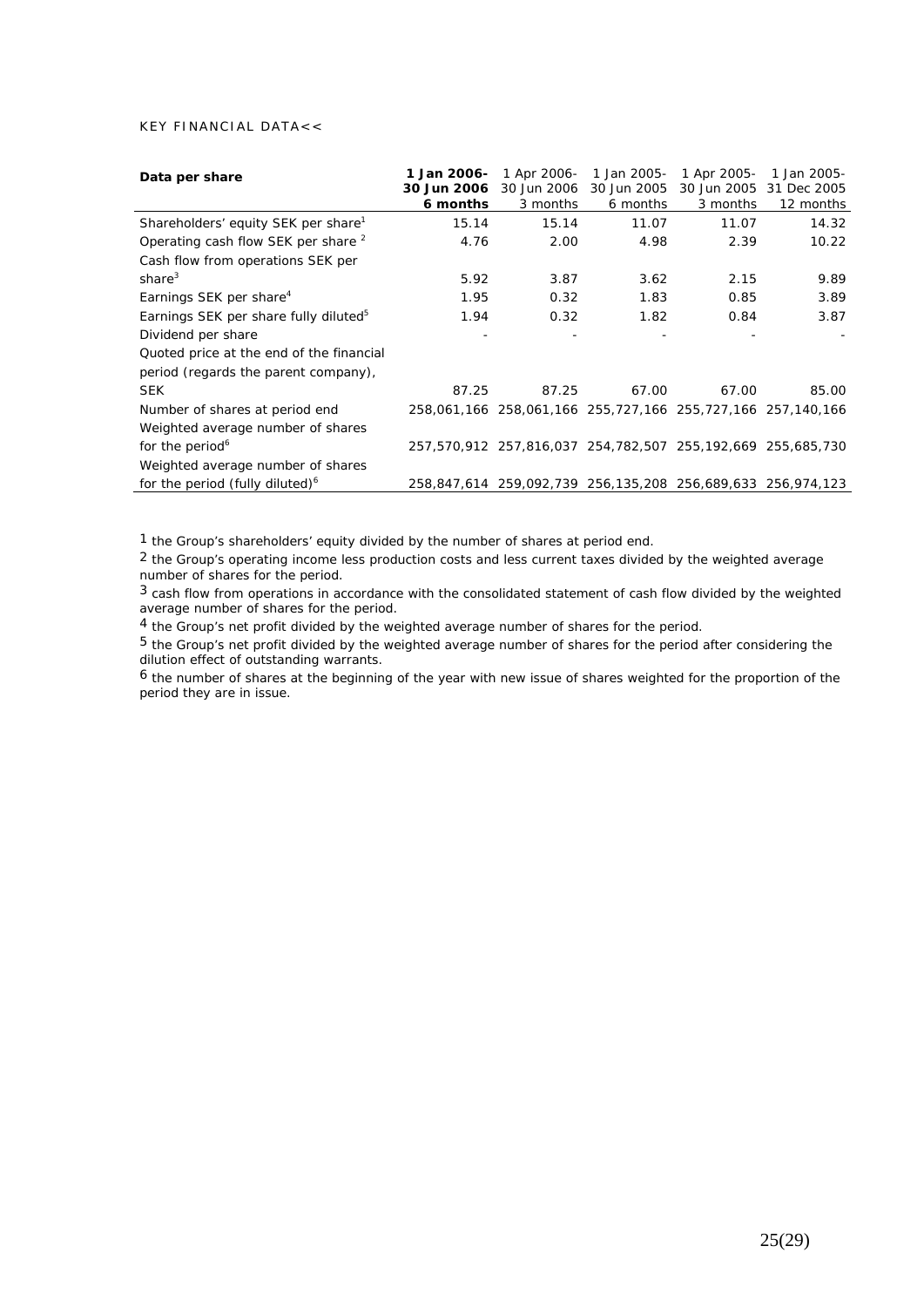| Key data group                                   | 1 Jan 2006-<br>30 Jun 2006<br>6 months | 1 Apr 2006-<br>30 Jun 2006<br>3 months | 1 Jan 2005-<br>30 Jun 2005<br>6 months | 1 Apr 2005-<br>30 Jun 2005<br>3 months | 1 Jan 2005-<br>31 Dec 2005<br>12 months |
|--------------------------------------------------|----------------------------------------|----------------------------------------|----------------------------------------|----------------------------------------|-----------------------------------------|
|                                                  |                                        |                                        |                                        |                                        |                                         |
| Return on equity, $\%$ '                         | 13                                     |                                        | 18                                     | 8                                      | 33                                      |
| Return on capital employed, % <sup>8</sup>       | 25                                     | 9                                      | 22                                     | 9                                      | 49                                      |
| Debt/equity ratio, % <sup>9</sup>                | $-2$                                   | $-2$                                   | 36                                     | 36                                     | 9                                       |
| Equity ratio, $%^{10}$                           | 48                                     | 48                                     | 41                                     | 41                                     | 47                                      |
| Share of risk capital, % <sup>11</sup>           | 71                                     | 71                                     | 60                                     | 60                                     | 70                                      |
| Interest coverage ratio, $\%$ <sup>12</sup>      | 5,108                                  | 3.722                                  | 3,209                                  | 3.431                                  | 4,231                                   |
| Operating cash flow/interest ratio <sup>13</sup> | 5,210                                  | 4.232                                  | 5.004                                  | 5.491                                  | 5,833                                   |
| Yield <sup>14</sup>                              |                                        |                                        |                                        |                                        |                                         |

7 the Group's net profit divided by the Group's average total equity.

 $8$  the Group's income before tax plus interest expenses plus/less exchange differences on financial loans divided by the average capital employed (the average balance sheet total less non-interest bearing liabilities).

9 the Group's interest bearing liabilities in relation to shareholders' equity.

10 the Group's total equity in relation to balance sheet total.

11 the sum of the total equity and the deferred tax provision divided by the balance sheet total.

12 the Group's profit after financial items plus interest expenses plus/less exchange differences on financial loans divided by interest expenses.

13 the Group's operating income less production costs and less current taxes divided by the interest charge for the period.

14 dividend in relation to quoted share price at the end of the financial period.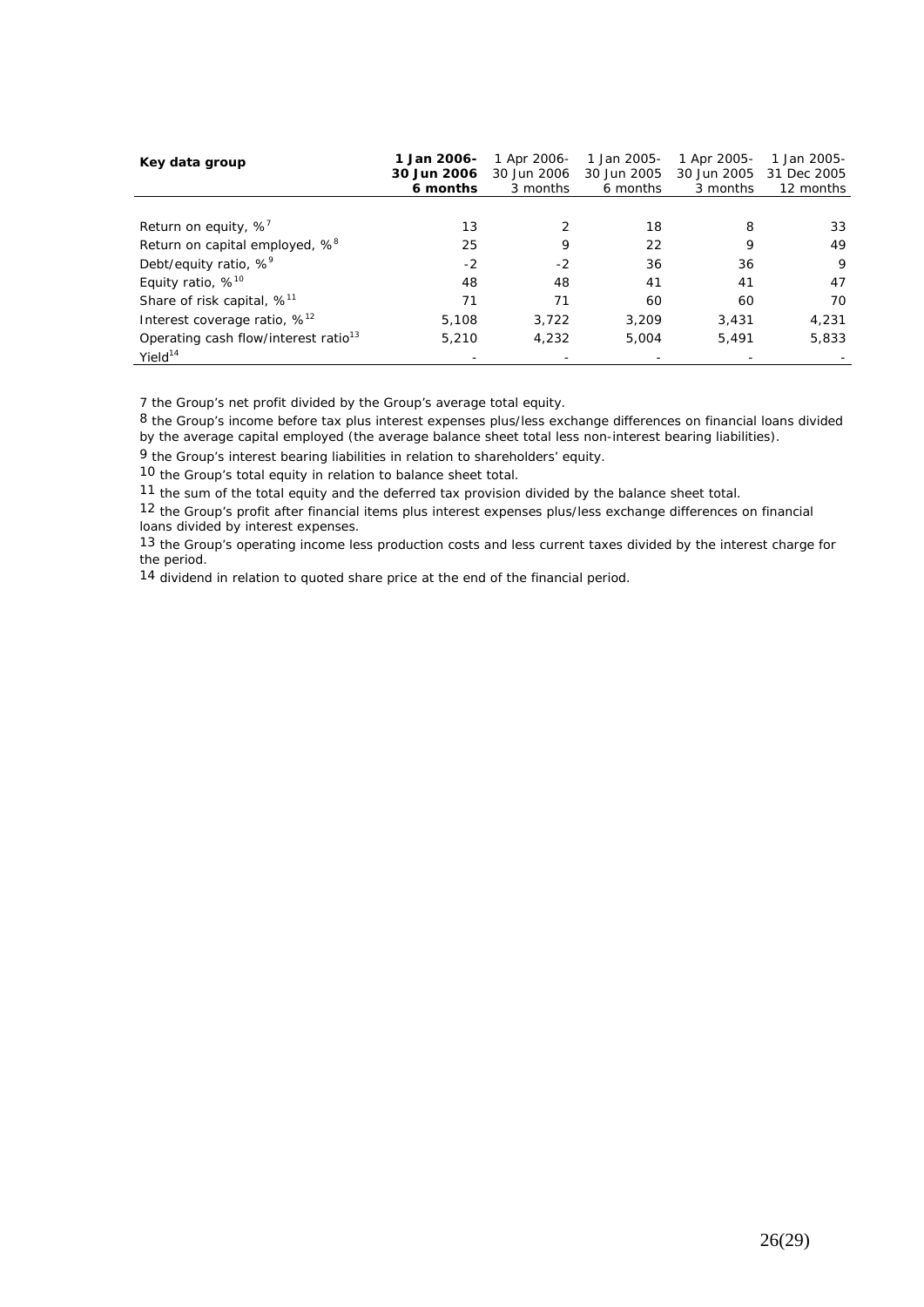#### **SUBSEQUENT EVENTS**

On 12 July 2006, an agreement was completed between Lundin Petroleum and its partners and the Venezuelan national oil company Petróleos de Venezuela S.A. (PDVSA) in connection with the conversion of the Colon Unit Operating Services Agreement (Lundin Petroleum 12.5% working interest) into a joint venture company with direct participation by PDVSA. Under the terms of the agreement, Lundin Petroleum holds a 5% equity interest in the new joint venture company. This new arrangement was effective from 1 April 2006.

Lundin Petroleum completed the acquisition of 100% of Valkyries Petroleum Corp. ("Valkyries") effective from 31 July 2006. The acquired assets include a growth oriented production, development and exploration portfolio of oil and gas projects in Russia. Key projects include a 50% interest in the producing Sotchemyu-Talyu and North Irael Fields in the Komi Republic; a 51% interest in the producing Caspian Field in the Kalmykia Republic; a 50% interest in the producing Ashirovskoye field in Orenburg; and a 70% interest in the highly prospective Lagansky exploration block offshore in the Caspian Sea. Final preparations are underway for the drilling of the Morskoye #1 exploration well in the Lagansky Block and drilling operations are expected to commence in the third quarter of 2006.

The former shareholders of Valkyries will receive one Lundin Petroleum share for each Valkyries common share held. Lundin Petroleum will issue approximately 55.8 million new shares to the former shareholders of Valkyries. The closing price of Lundin Petroleum on 31 July 2006, the price at which the acquisition will be valued, was SEK 88.50.

In addition, a further approximately 1.8 million Lundin Petroleum shares have been reserved for issuance as follows:

- 1 million Lundin Petroleum shares to be issued to the previous holder of Valkyries' interest in the Caspian Field, upon the Caspian Field producing 2,500 barrels of oil per day (bopd) for a continuous period of thirty days; and
- approximately 800,000 Lundin Petroleum shares to be issued upon exercise of incentive stock options previously granted by Valkyries.

Valkyries will be fully consolidated within the Lundin Petroleum group from 1 August 2006.

Following the completion of the acquisition, Valkyries has delisted from the Toronto Stock Exchange and has applied to cease to be a reporting issuer in Canada. As such Valkyries will not produce financial statements for 30 June 2006. The latest financial information currently available is the financial report prepared for the period ended 31 March 2006. On a preliminary basis, using the 31 March 2006 financial statements, the estimated purchase price has been allocated to the fair value of the net assets of Valkyries in TSEK as follows:

| Working capital             | 224,207      |
|-----------------------------|--------------|
| Oil and gas properties      | 5,603,981    |
| Other tangible fixed assets | 23,356       |
| Goodwill                    | 719,945      |
| Non-current liabilities     | $-151.823$   |
| Deferred taxes              | $-1.272.786$ |
|                             | 5,146,880    |

Subsequent to30 June 2006, Lundin Petroleum entered into an agreement to acquire from Total an interest in the undeveloped Peik gas/condensate field located in the United Kingdom and the Norwegian North Sea. The acquisition includes the following blocks:

- 50% of NCS Block 24/6a, operated by Total, which includes the Peik Field.
- 33.3% of UK Block 9/15a, operated by Total, which includes the Peik Field.
- 85% of UK Block 9/10b, western part, operated by Total.

The total cash consideration for the acquisition is USD 45 million.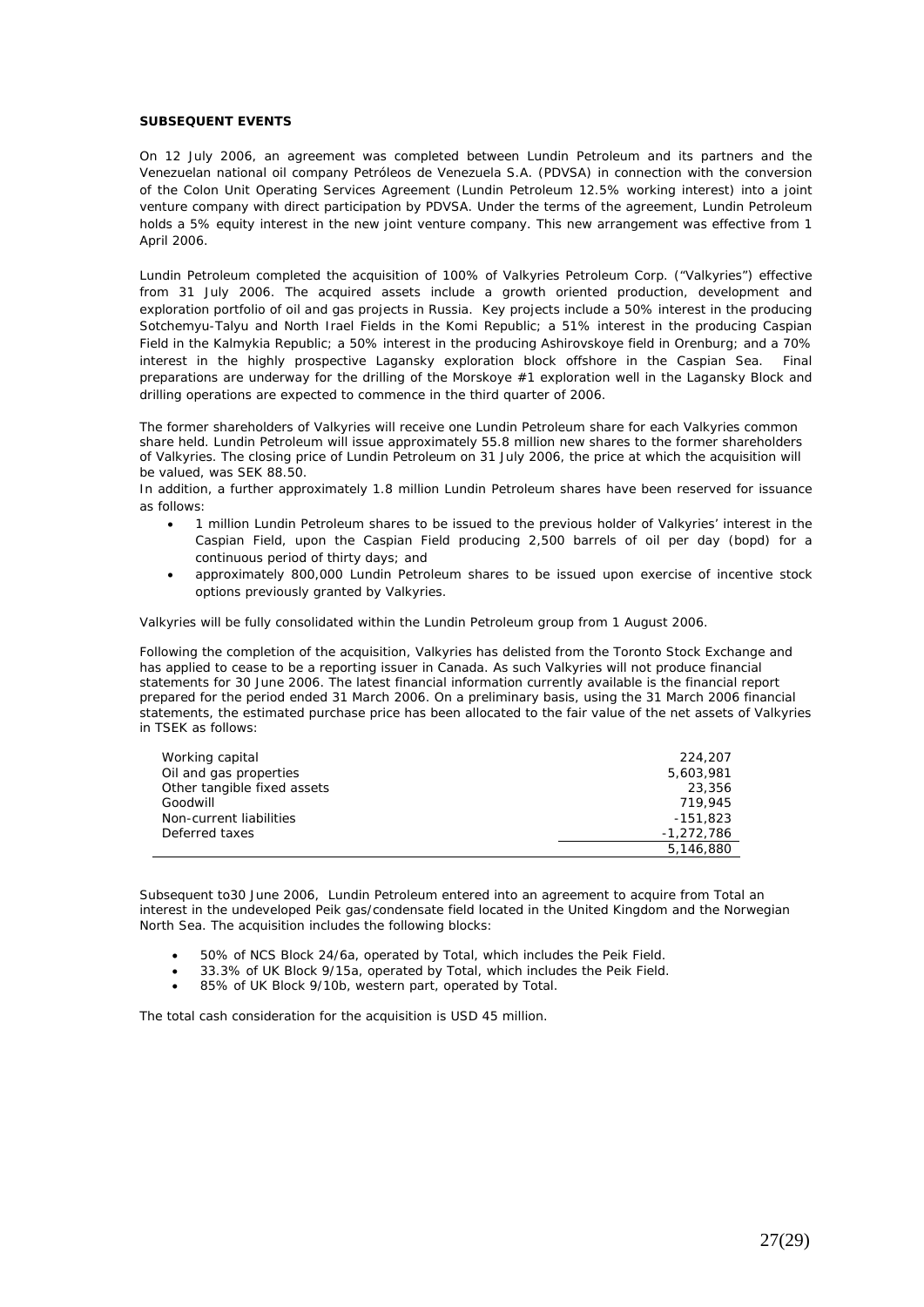# **FINANCIAL INFORMATION**

#### **The Company will publish the following reports:**

- The nine months report (January September 2006) will be published on  $15<sup>th</sup>$  November 2006
- The year end report 2006 will be published during February 2007

Stockholm 16<sup>th</sup> August 2006

C. Ashley Heppenstall President & CEO